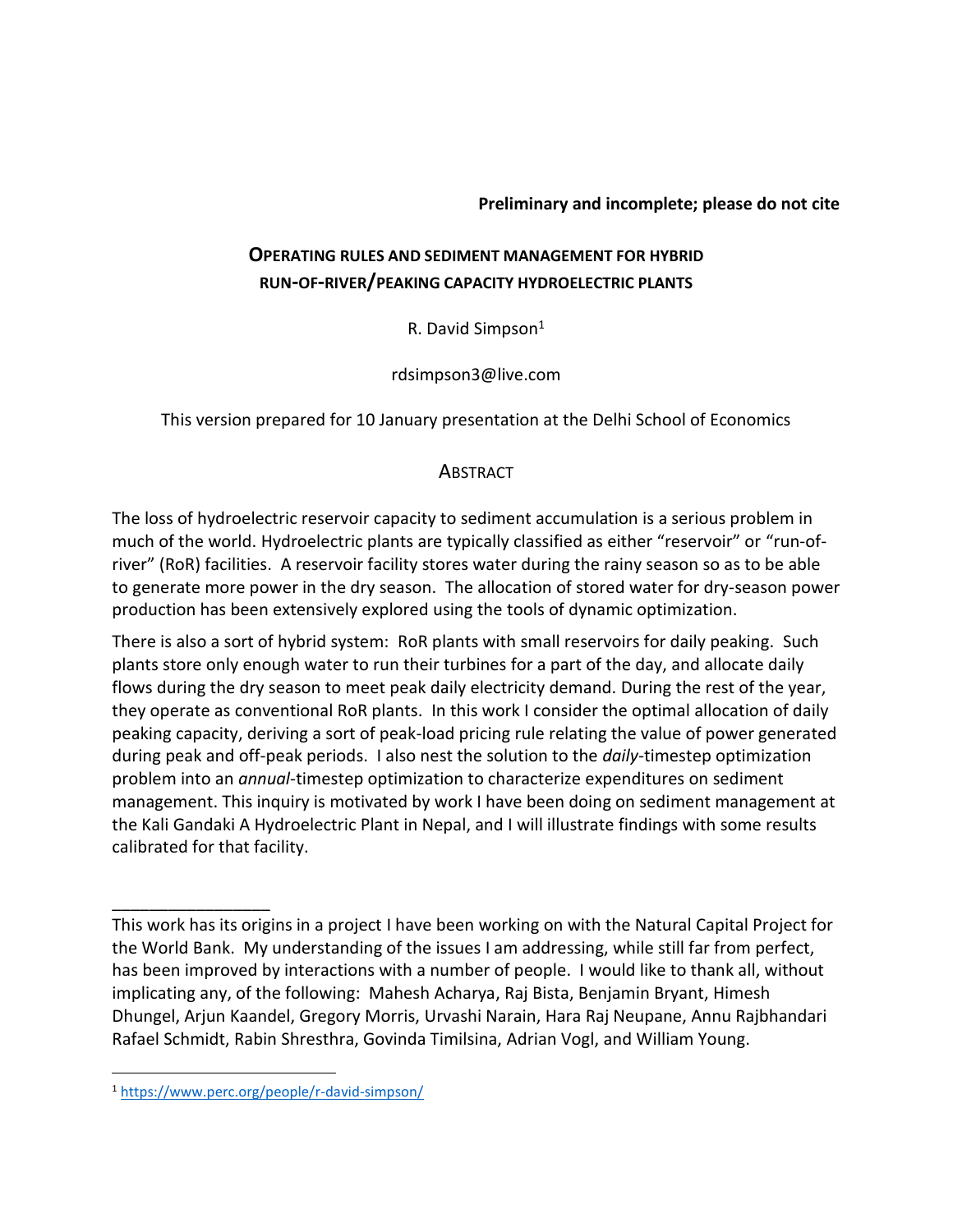### **I. Introduction**

Hydroelectric power is important in many parts of the world. Two variants are common. Reservoir plants impound a large volume of water behind dams to compensate for seasonal variability in river flow.<sup>2</sup> Run-of-river (RoR) plants divert water from a river channel to generate electricity.

Allocation of stored water from a reservoir facility has been studied in some detail (Førsund 2015; Kawashima 2007). It is treated as a problem in the allocation of an exhaustible resource: the water impounded in the reservoir during a dry season during which it is not replenished. The general principle of exhaustible resource allocation then applies: water should be allocated so its marginal value is equal at all times. The marginal value of water used in hydroelectric generation is comprised of the product of its marginal contribution to power generation and the marginal value of the power generated. The latter typically varies with the time at which power is provided; there is typically a peak demand period, and a continual variation in consumer willingness to pay for power at other times. Consequently the relatively simple rule that the marginal value of water discharged should be equal at all times when it is scarce may be translated into much more complicated operating rules.

The analysis can be further complicated when a dam operator faces both short- and long-term optimization problems. We have just described the short-term problem: how to allocate water from a fixed supply over the duration of an extended period when replenishment is limited. There is also a problem, though, in that many hydroelectric reservoirs are losing capacity over time. Reservoirs fill with sediment so, absent measures to control accumulation, capacity may become more and more scarce – and hence, valuable – over time. It is often possible to check sediment accumulation by dredging, siphoning, controlling erosion in the catchment area, or with periodic management operations such as reservoir flushing. This poses another optimization problem: how much cost should be incurred at any point in time so as to control sediment accumulation that will affect future operations? The general principle here is that the reduction measures should be pursued until the net present value of the marginal cubic meter of reservoir capacity in all *future* periods just balances the *current* marginal cost of sediment control (see Kawashima 2007)

These problems of large hydroelectric plants with reservoirs that impound water for seasonal use have been studied in the literature, and prescriptions offered for their solution.<sup>3</sup> Such issues would be obviated for RoR plants, which are, by definition, constrained to operate with whatever flow is available at the time. There is, however, an interesting hybrid: an RoR plant

 $\overline{a}$  $2$  Impoundment might also be used to create a greater vertical drop ("hydraulic head") in a more compact space. Power generation varies proportionally with head, other things being equal.

<sup>&</sup>lt;sup>3</sup> Similar issues also arise in the analysis of dams that impound water during the winter for irrigation in the summer.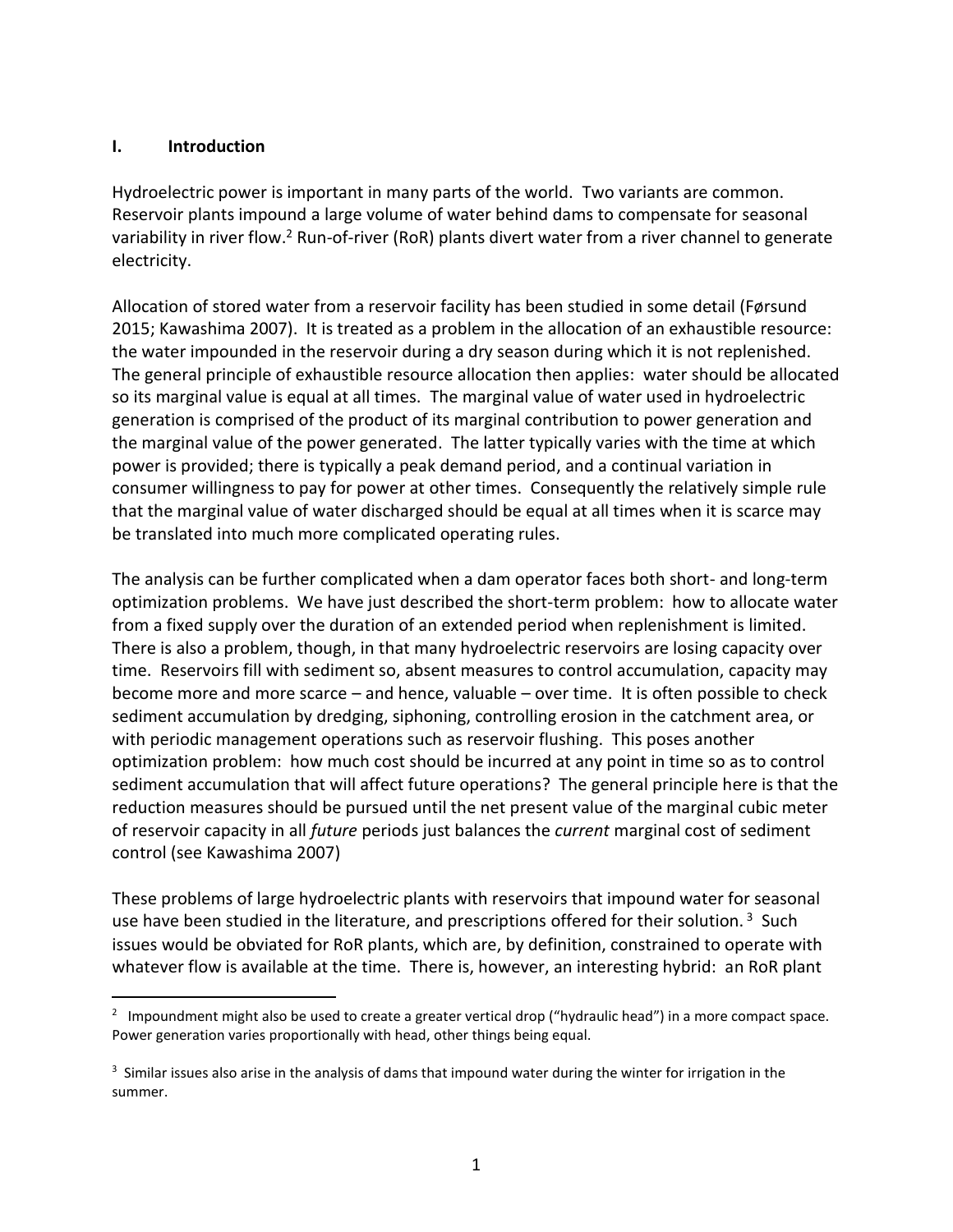with "peaking capacity". In such a facility a dam impounds a relatively small volume of water; it is only enough to supply power for a fraction of a day. The operator of such a plant faces an even shorter-term optimization problem than does operator of a reservoir plant with seasonal storage: what daily schedule of filling and discharging the limited capacity of the reservoir will optimize power users' benefts?

The first step in solving such a problem is to determine the conditions under which the capacity constraint binds. Peaking capacity plants may be built on rivers where flow is sufficient to operate at full power most of the year, but not during a dry season when flow is reduced. Obviously, when river flow is sufficient to serve the full capacity of the plant to produce power the capacity of the reservoir to store water is irrelevant. When does peaking capacity bind, and hence, become valuable, then? When there is a period of the day during which reservoir is full and can store no more water, and another when it is empty, and power production is constrained by river flow.

A short-term solution when capacity binds involves satisfaction of different conditions depending on whether the reservoir is filling or emptying. The marginal value of a cubic meter discharged should be constant over an interval during which the reservoir is filling (or emptying), but it will be lower (respectively, higher) in the former than the latter.

The long-term solution also differs from that of the seasonal reservoir. The value of an extra cubic meter of reservoir capacity maintained by sediment management is not the marginal value of the electricity that can be produced with the extra cubic meter of water stored, but rather, the *difference* between peak and off-peak values of the electricity that could be generate from the marginal cubic meter. The fundamental insight is that the amount of electricity that can be produced by a peaking plant depends ultimately on the flow of water in the river. Reservoir capacity does not affect this flow. Rather, it affects *when* during the course of the day the fixed flow of water can be discharged. The long-term optimization problem is solved, then, when the current marginal cost of sediment reduction is equated to the net present value of the *difference* between peak and off-peak power values.

This paper is motivated by three concerns. First, these issues arise in the management of the Kali Gandaki "A" Hydroelectric Plant in Nepal. There is a practical interest in better understanding how its peaking capacity might be best managed in short term and best preserved in the long term, and this inquiry proceeds from that interest.<sup>4</sup> Second, this topic involves an interesting application of dynamic optimization methods, and fills in an as-yetunexplored niche in the analysis of hydroelectricity plant operations.

<sup>4</sup> It should, however, be underscored that the analysis and any opinions expressed here are the author's, and do not necessarily reflect those of the World Bank, which sponsored the work on which this paper is based, the Nepal Electricity Authority, nor any other body.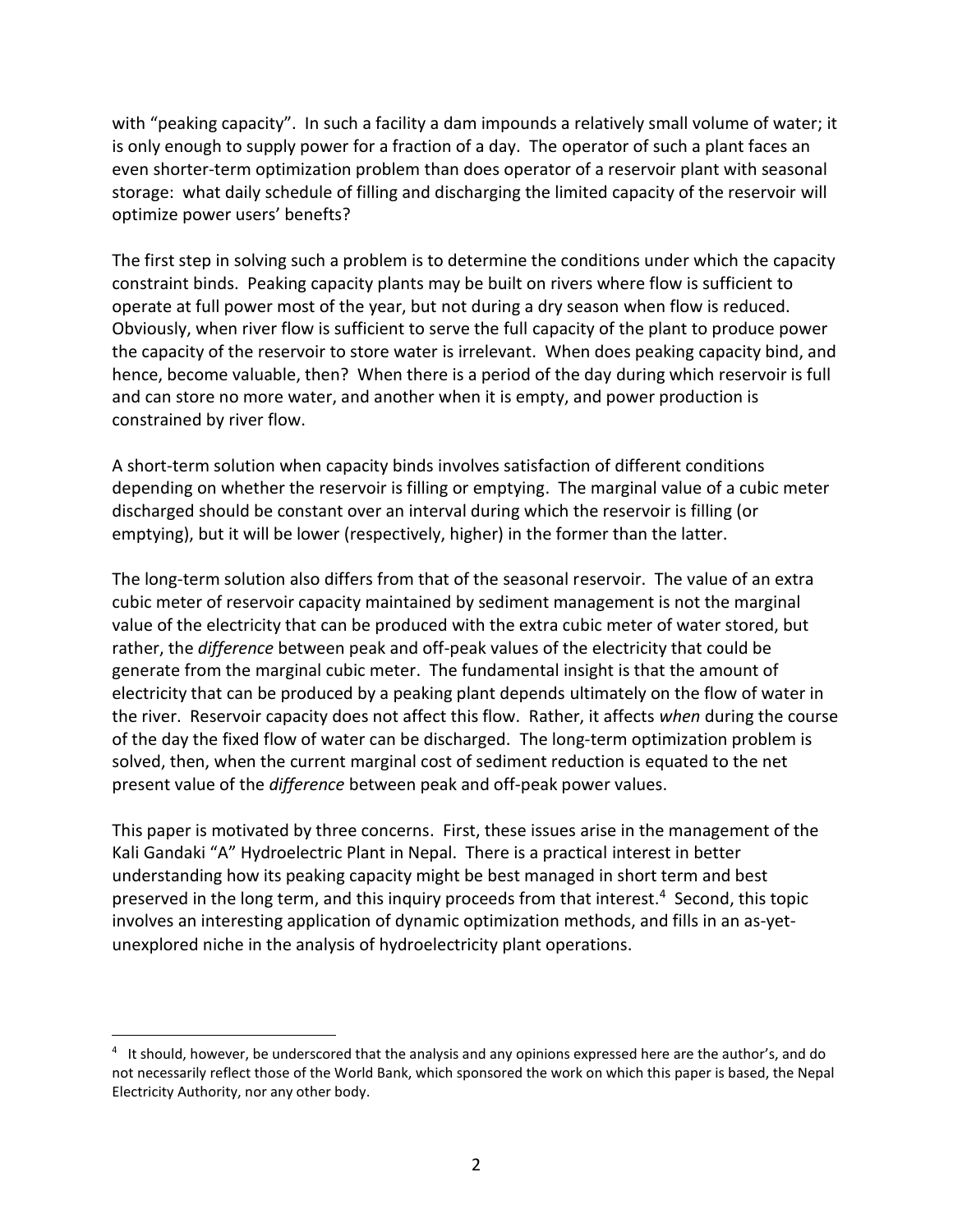Third and most interestingly, the application of this analysis is to a part of the world that has historically been underserved, and for which meeting electric power needs has been an important challenge in development policy (Timilsina, et al., 2018). Steps to increase the efficiency with which existing reservoir capacity is allocated and to manage the conservation of that capacity might contribute to real improvements in people's lives. Moreover, those improvements might arise both directly, from more timely power provision, but also indirectly, through other avenues. When electricity is not available via central supply, other sources can include thermal generation, with implications for both greenhouse gas emissions and local air pollutants.

The rest of the paper is presented in four sections. In the next section we derive conditions for when the reservoir capacity constraint binds. Following that, we solve the short- and long-term optimization problems. The third section following applies the results to the Kali Gandaki "A" Hydroelectric Plant, and a final section discusses results and considers how arcane prescriptions from dynamic optimization modeling might be reduced to more operational guidance.

### **II. When does capacity matter?**

This paper is about valuing the preservation of reservoir capacity in a plant with limited daily peaking capacity during a dry season of the year. Reservoir capacity, like any other economic good, is only valuable to the extent that it is scarce. If there is more capacity than is needed to operate the plant optimally, the marginal value of capacity is zero. Stated in this way, this claim seems unexceptionable, and it is. However, it is easy to confuse two different things. Water that is held in the reservoir during periods of low demand for discharge during a later period of high demand *is* valuable. But its scarcity arises because the flow of water in the river is itself scarce during the dry season. The fact that water than can be used later is valuable does not necessarily mean that having extra capacity to store that water would itself be valuable.

This might be demonstrated formally as follows. Let  $v(x_0, \theta)$  be the consumer surplus derived from electricity generated when water is discharged at rate  $x_{\theta}$  at time  $\theta$ . The index  $\theta$  should be thought of as clock time, rather than a date. The types of facilities we are interested in are run on 24-hour cycles to meet daily peak demand, so assume that the dam operator's objective is to

$$
\max_{\{x_{\theta}\}} \int\limits_{0}^{24} v(x_{\theta}, \theta) d\theta. \quad (1)
$$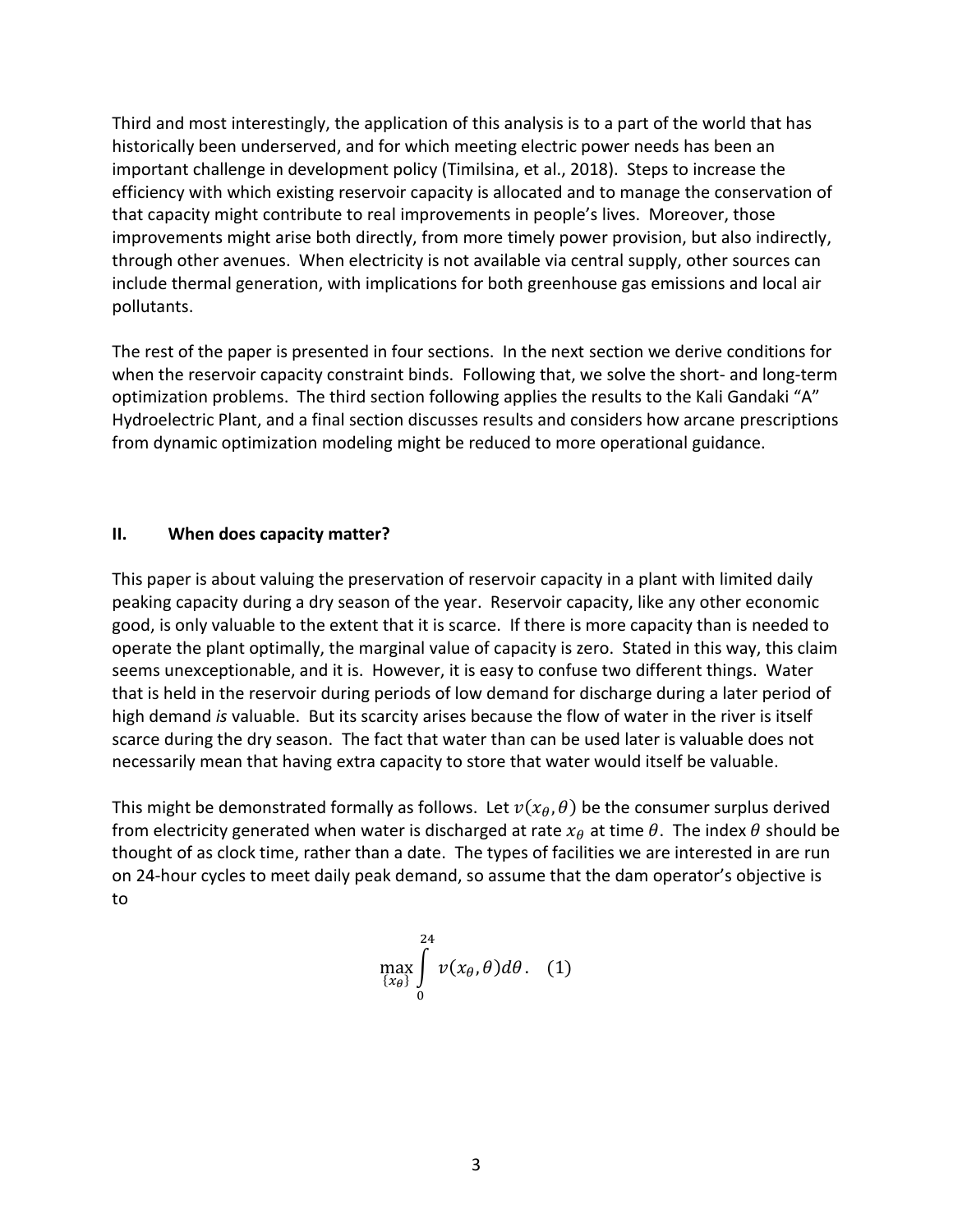This objective is to be maximized over repeating 24-hour daily cycles. If  $S_{\theta}$  is the amount of water stored in the reservoir at time  $\theta$  and we can assume the flow of water in the river is approximately constant at rate  $f$  at any time of day,<sup>5</sup> then

$$
\dot{S} = f - x_{\theta}.\qquad(2)
$$

A dot over a variable indicates its total derivative with respect to time. Expression (2) just says the change in reservoir volume at any point in time is the difference between inflow and discharge at that time.

There is, of course, also a limit as to how much can be stored in the reservoir. It cannot be drained below some zero point, nor filled in excess of its capacity, which I will denote as  $K$ ,

$$
0 \le S \le K \qquad (3)
$$

The limits in (3) then imply that

$$
x_{\theta} = f \text{ if } S_{\theta} = 0 \text{ or } S_{\theta} = K; \qquad (4)
$$

if the reservoir were completely full, or if it were completely empty over any interval of time, the discharge rate would have to be the same as the inflow rate over that interval.

Finally, as the plant is operated on a 24-hour cycle, suppose that  $S_0 = S_{24}$ : at the end of a 24 hour period there must be as much water in the reservoir as there was at the beginning, so the cycle can be repeated again.<sup>6</sup>

Consider now the solution to the problem just described. It is instructive first to consider the case in which the constraints in (4) do *not* bind, and hence that the operator's choice of discharge rate is never constrained to equal river flow. Put another way, the reservoir is never completely filled or completely emptied. To solve this problem, introduce a costate variable,  $\lambda$ , to append (2) to the integrand of (1) (in the language of optimal control theory, forming the Hamiltonian). A solution must satisfy

$$
\frac{\partial v}{\partial x} = \lambda \qquad (5)
$$

and

<sup>&</sup>lt;sup>5</sup> Precipitation during a day might affect flow, but such variations may not be large and, of course, the "dry season" is characterized by a general dearth of rain.

 $6$  We could also suppose the beginning and end times of the cycle are choice variables under the operator's control. This would introduce additional boundary conditions that would add to the complexity of the analysis, but repeat elements already explicated in the discussion of "switch points" below. Inasmuch as it seems both intuitively and empirically obvious that the plant would and should be operated on a 24-hour cycle to meet daily variation in demand, these endpoints will be considered fixed.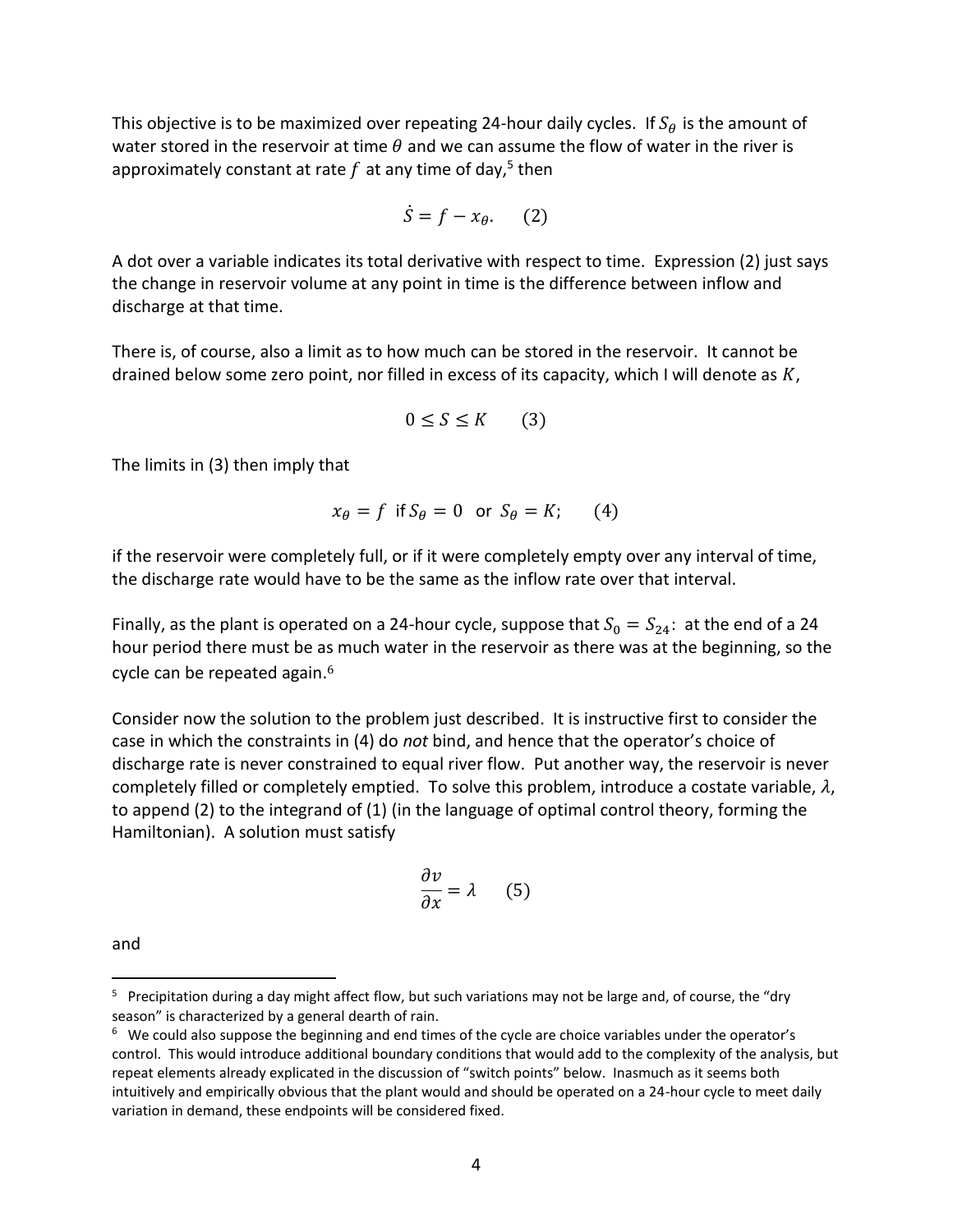$$
\dot{\lambda} = 0 \qquad (6)
$$

Heuristically, the economic interpretation of the costate variable,  $\lambda$ , is as the implied price of the state variable, which is, in this case, the volume of water held in the reservoir,  $S$ . Equation (6) says that the value of another liter of water in the reservoir is just the marginal value of the power that could be generated by releasing that liter. Equation (7) says that, because the liter of water could be released at any time of day, the marginal value should be the same during every minute of the day. If it were not, the operator should allocate more discharges when they're more valuable and fewer when they're less valuable.

Denote by  $V(K)$  the value of the objective function, (1), when the optimal sequence of discharges,  $\{x_{\theta}\}$ , is chosen. We are interested in the marginal value of capacity,  $K$ ; by how much does the value of the objective,  $V(K)$ , increase with an incremental increase in K? Differentiating  $V(K)$  we find:

$$
\frac{dV}{dK} = \int_{0}^{24} \frac{\partial v}{\partial x} \frac{dx}{dK} d\theta = \lambda \frac{d}{dK} \int_{0}^{24} x d\theta = \lambda \frac{d}{dK} (24f) = 0 \quad (7)
$$

The second equality comes from the maximization conditions that  $\partial v/\partial x = \lambda$  and  $\lambda$  is constant; the third equality comes about because over a 24-hour repeating cycle the total amount of water discharged must equal the total flow available; and the final equality results because river flow is independent of reservoir capacity.

While expression (7) is, in a sense, trivial, it is worth underscoring that the mathematical argument substantiates the fundamental economic proposition. The value of an asset depends on how scarce it is. If the reservoir were never fully filled and drained in a 24-hour cycle – that is, if, as assumed in deriving  $(7)$ , the constraints in  $(3)$  and their implication in  $(4)$  never arose – then there would be no economic loss associated with lost capacity.

Note that expression (7) does *not* say that discharges never vary over the daily cycle, nor does it say that there is no value in having the ability to store water at some points so as to be able to discharge more at another. If demand varies over the course of the day, discharges would certainly vary so as to better serve demand. Expression (7) says, rather, that if discharges do not vary by *enough* to invoke capacity constraints, then capacity (again, as distinguished from the ability to vary discharges) will have no marginal value.

The distinction between the value of additional river *flow* and that of reservoir *capacity* might be underscored by paralleling equation (7), but this time differentiating with respect to the river flow rate,  $f$  rather than reservoir capacity,  $K$ :

$$
\frac{dV}{df} = \int_{0}^{24} \frac{\partial v}{\partial x} \frac{dx}{df} d\theta = \lambda \frac{d}{df} \int_{0}^{24} x d\theta = \lambda \frac{d}{df} (24f) = 24\lambda \quad (8)
$$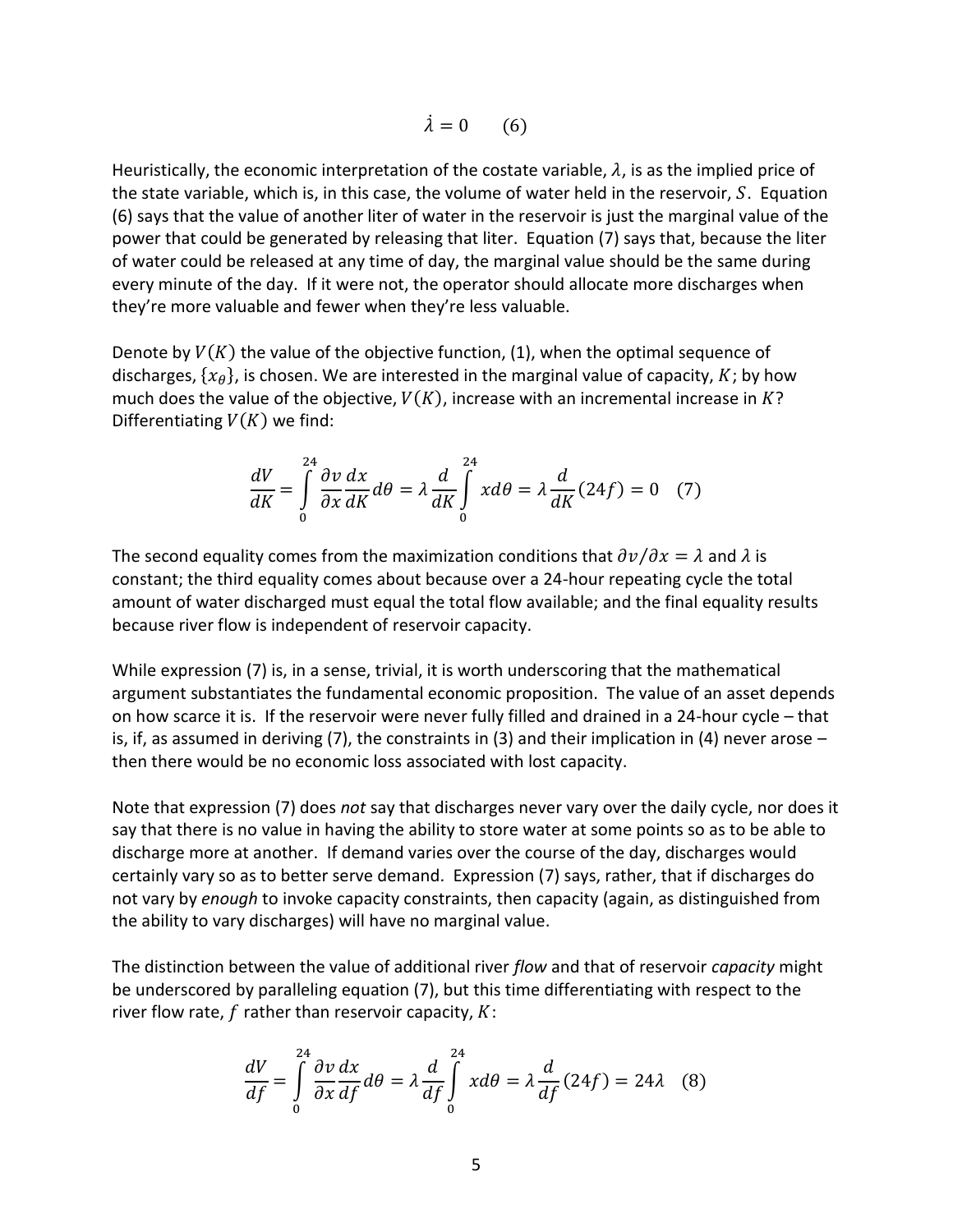By the usual interpretation of the costate variable as the shadow price of the state variable,  $\lambda$  is the amount by which the objective would be increased with a marginal increase in water stored. Over the course of a day during which the reservoir starts empty, is filled, and then is emptied again, total discharges must equal total inflows. So the value of water in storage is just one hour's worth of the value if flow could be increased in every hour (as the units of flow are measured as volume per hour). Again, the point to be made here is that *water* is valuable on the margin when flow is low even if the *capacity* to store it may not be scarce.

This begs the question of the conditions under which the capacity constraint binds. Suppose that there is a maximum flow a plant can safely handle. At the Kali Gandaki "A" Plant used as an example in this paper, the maximum flow of water the each generating turbine is designed to handle is 47 cubic meters per second, so the overall limit for all three of its turbines operating simultaneously would be 141 meters  $m^3 \cdot s^{-1}$ . Designate the maximum rate of discharge at which power can be generated as  $\overline{x}$ . When the rate of flow in the river, f, exceeds  $\overline{x}$  there is obviously no need for storage capacity. When flow is less than  $\overline{x}$  the need for storage capacity depends on the difference between actual flow,  $f$ , and the maximum that can be used,  $\overline{x}$ .

This can be illustrated by considering an extreme example. Recall from expression (7) above that the marginal value of capacity would be zero if the reservoir were never fully filled and emptied within the same 24-hour operating cycle. It may be instructive to ask, then, under what conditions of actual and maximum flow it would be *physically possible* to fully fill and drain the reservoir in the same 24-hour cycle. It cannot be economically optimal to do what is physically impossible. 7

Recall that  $K$  is the capacity of the reservoir. Let us introduce one additional quantity: define  $x_0$  as the minimum allowable flow. At the Kali Gandaki Plant a minimum flow of 4  $\mathsf{m}^3\cdot\mathsf{s}^{\text{-}1}$ should be maintained to sustain aquatic life in the river. If we take as given that a plant operates on a 24-hour peaking cycle, a necessary (it is not generally sufficient) condition for reservoir capacity to bind would be that

$$
K/(f - x_0) + K/(\overline{x} - f) = \frac{K(\overline{x} - x_0)}{(f - x_0)(\overline{x} - f)} \le 24. \tag{9}
$$

The quickest possible option for filling the reservoir is to let water accumulate at the rate of  $f$  $x_0$ , releasing only the minimum amount required,  $x_0$ , while the reservoir is filling. This would take  $K/(f - x_0)$  hours to accomplish. Then, when it is full, the quickest way to empty the

 $7$  We might note in passing that if the marginal willingness to pay for power is determined by factors exogenous to the operation of the plant, such as the cost of supply from alternative sources, a so-called "bang-bang" operating rule could be optimal. The reservoir should first be filled as rapidly as possible, then emptied as rapidly as possible, as we describe here.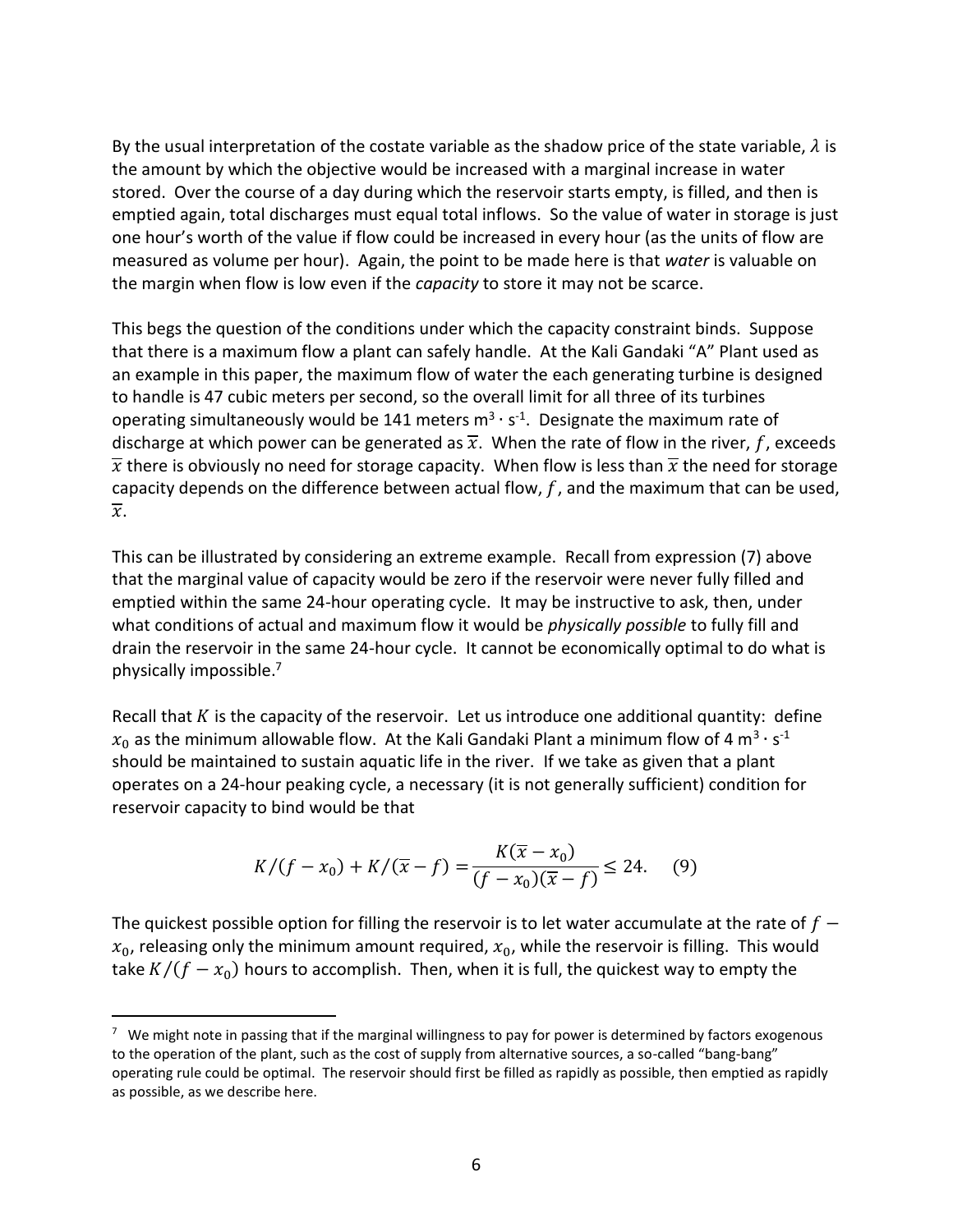reservoir would be to discharge water at rate  $\overline{x}$ . As more water is flowing in all the time, though, the net rate of discharge would be  $\overline{x} - f$ . It would, then, take  $K/(\overline{x} - f)$  hours to empty at this rate. Note that discharging at a gross rate faster than  $\bar{x}$  is ruled out on the argument that there would be no point in discharging water that could later be used for generation.

The *shortest possible* duration for an empty-to-full-to-empty cycle results when the denominator of the middle expression in (9),  $(f - x_0)(\overline{x} - f)$  is maximized. Differentiating this expression and setting the result to zero to find a maximum,

$$
(\overline{x} - f) - (f - x_0) = 0 \Rightarrow f = (\overline{x} + x_0)/2 \quad (10)
$$

Substituting from (10) into (9), if reservoir capacity comprises a binding constraint, we would need to have

$$
K \le 6(\overline{x} - x_0) \quad (11)
$$

To see how this might play out in the case of the Kali Gandaki Plant, its maximum designed flow is 141 m<sup>3</sup> · s<sup>-1</sup>, or 507,600 m<sup>3</sup> · h<sup>-1</sup>. Minimum environmental flow is 4 m<sup>3</sup> · s<sup>-1</sup>, or 14,400 m<sup>3</sup> · s<sup>-1</sup>. So

$$
K \le 6 \cdot (507,600 - 14,400) = 2,959,200 \text{ m}^3. (12)
$$

Reservoir capacity would have to be less than about 3 million cubic meters to be binding *under*  any circumstances. The rate of flow that minimizes the refill cycle length is about 72.5 m<sup>3</sup> · s<sup>-1</sup>. The minimum average flow in the Kali Gandaki River at the dam site is about 55 m<sup>3</sup> · s<sup>-1</sup>. At this flow, capacity would have to be less than about 2.77 million cubic meters to be binding.

It may be worth underscoring again the distinction between the value of *having more water* to generate electricity as opposed to *having more capacity to store water*. Intuitively, when water flow in the river is at its lowest, having more water would be most valuable. But by the same token, when water flow in the river is at its lowest, having more capacity to store water might not help, if the flow were arriving too slowly to fill the added capacity. It is also worth underscoring one important assumption underlying this analysis: that the plant is operated on a 24 hour peaking cycle. More capacity might be used if water were to be stored for use, say, only every second or third day. For present purposes, though, we assume that the plant is operated on a daily cycle: being able to provide *more* peak power on even-numbered days would not adequately compensate for providing *less* on odd-numbered ones.

It is not clear whether and when the capacity constraint binds at the Kali Gandaki Plant. While bathymetric measurements<sup>8</sup> give some idea of the volume of the reservoir, and concerns have

<sup>&</sup>lt;sup>8</sup> Bathymetric measurement refers to mapping the bottom of the reservoir to determine its depth at various points.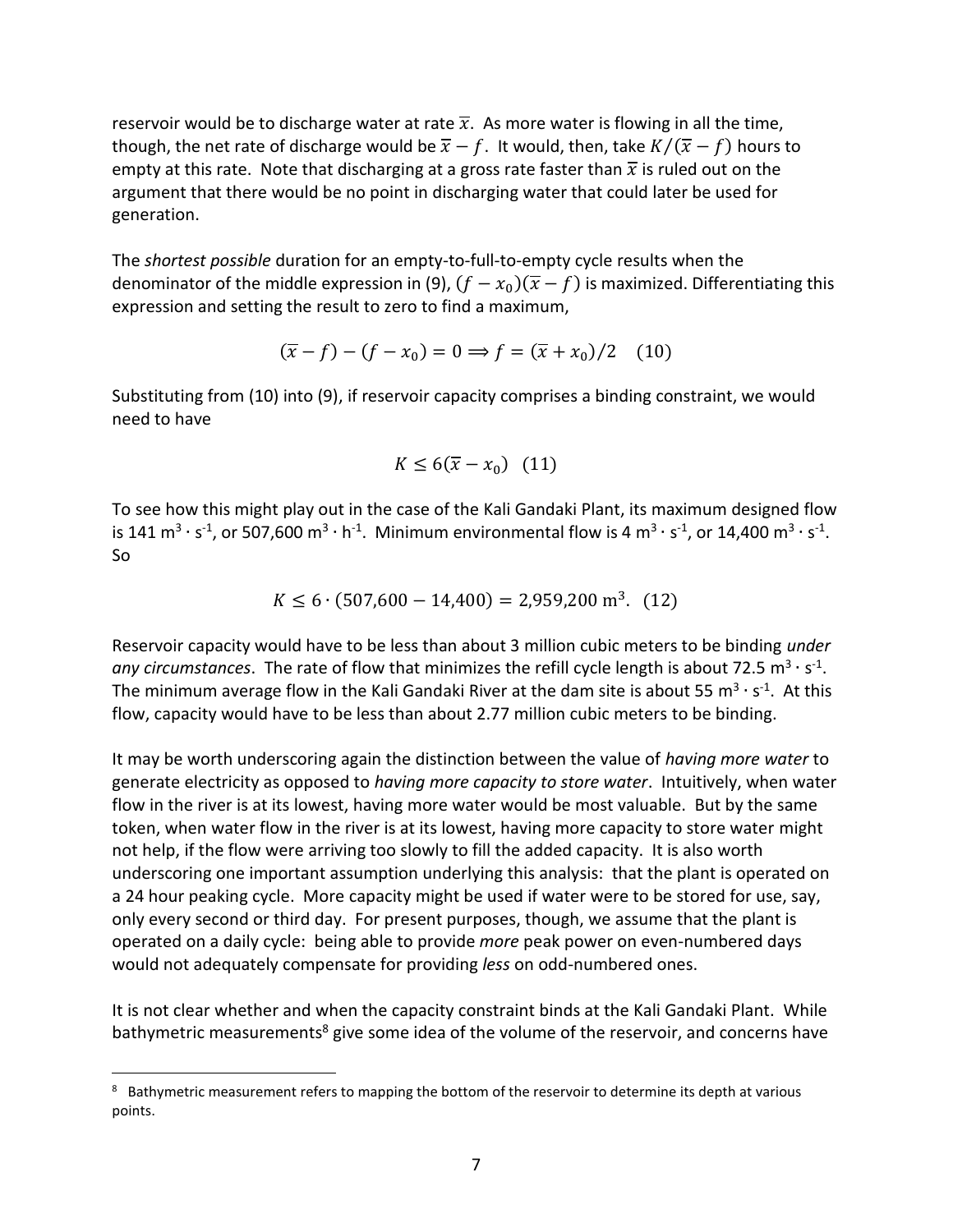arisen that its capacity is being reduced by sediment accumulation, current estimates of the reservoir's capacity are approximations. Its original design capacity of about 3.7 million  $m<sup>3</sup>$  has clearly been reduced, but it is not clear by how much. Correspondence with experts indicate that the plant may have been designed with excess capacity so as to allow some period of operation before its depletion became a concern.

## **III. Optimal operating rules in the short and long runs**

In this section we return to the optimization set out in expressions  $(1) - (4)$ , assuming this time that the capacity constraint *does* bind. This allows a characterization of the optimal *daily*  operating rule during times when river flow is low and the plant is used for daily peaking. There is also a longer-term problem to be considered. Over a period of time as short as a single season reservoir capacity may be regarded as fixed. Over a time span of multiple years, however, an operator may be able to take actions that will affect capacity. We also consider this long-term optimization problem. As the solution to the short-term problem is required to solve the long-term problem, the former is considered first.

## **IIIA. Daily optimization**

 $\overline{a}$ 

Return to the constrained optimization problem defined by  $(1) - (4)$  but suppose now that each constraint in (3) binds at some point in the day. That is, at some point the reservoir is empty, and at some other point, it is full. Over any interval during which the reservoir is either full or empty the rate of discharge is necessarily constrained to be equal to the rate of flow in the river,  $f$ .

Suppose for simplicity, but not unrealistically, that daily demand is a single-peaked function. Assume, then, that the operator follows a pattern such as the following:

- Starting at time 0, when the reservoir is empty, until some later time  $\theta_1$ , when it is full, she discharges less water than flows in:  $x_{\theta} < f$  for  $0 \le \theta < \theta_1$ .
- Extember  $\theta_1$  and some later time,  $\theta_2$ , the reservoir is maintained at full capacity. Whenever the reservoir is full, discharge must equal flow in the river:  $x_{\theta} = f$  for  $\theta_1 \leq$  $\theta < \theta_2$ .
- Elect Between  $\theta_2$  and  $\theta_3$  the operator discharges more water than flows in, meeting peak demand, and emptying the reservoir:  $x_{\theta} > f$  for  $\theta_2 \le \theta < \theta_3$ .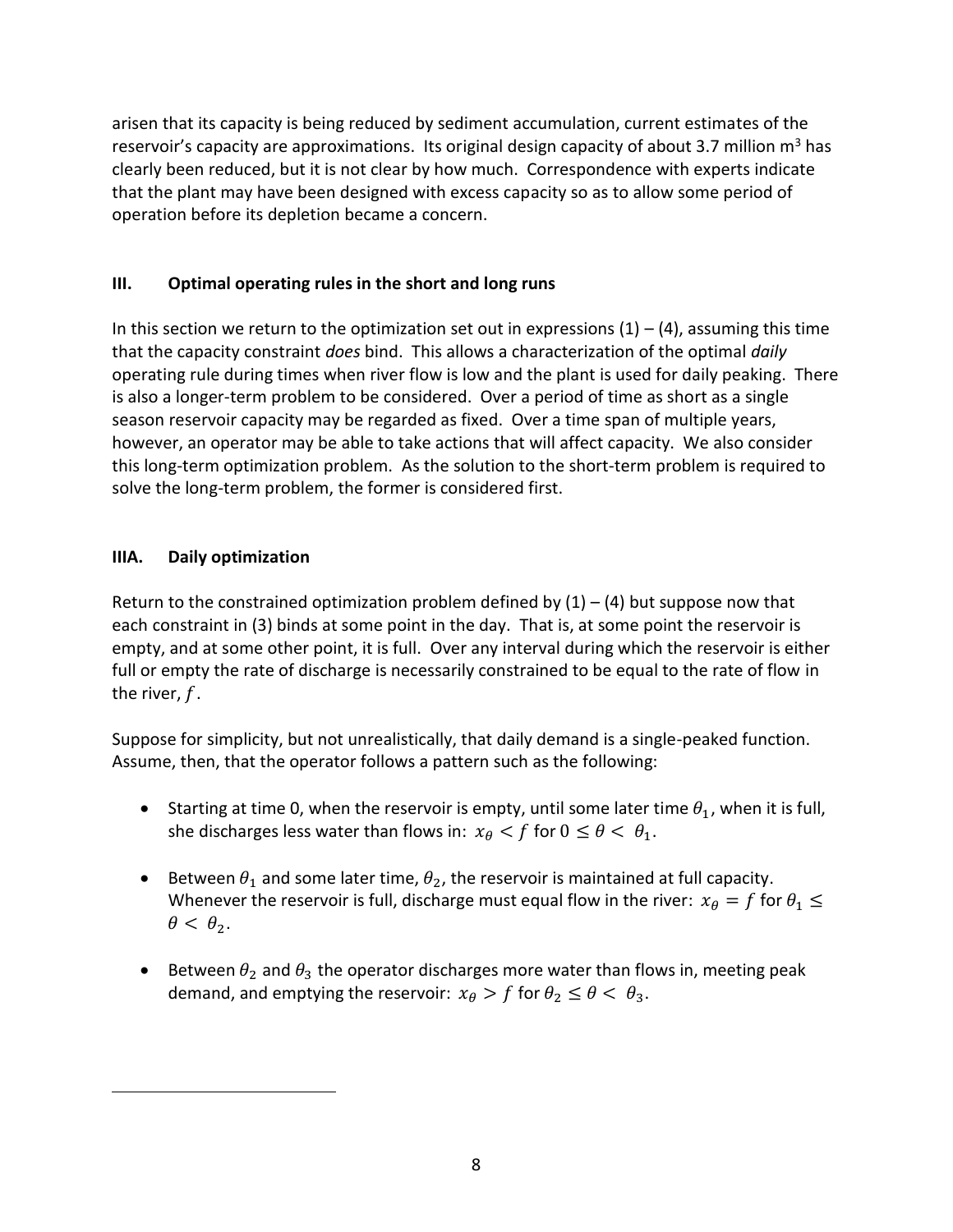- **•** Between  $\theta_3$  and 24 hours, the operator is again constrained to discharge as much water as flows in, as she cannot maintain less than zero volume in the reservoir:  $x_{\theta} = f$  for  $\theta_3 \leq \theta < 24$ .
- At time 24 the cycle begins again, with discharges held to less than flow to begin to refill the reservoir.<sup>9</sup>

These assumptions lead to a multipart elaboration of the objective, (1):

$$
V(K) = \max_{\{x_{\theta}\}} \left[ \int_{0}^{\theta_{1}} v(x_{\theta}, \theta) d\theta + \int_{\theta_{1}}^{\theta_{2}} v(f, \theta) d\theta + \int_{\theta_{2}}^{\theta_{3}} v(x_{\theta}, \theta) d\theta + \int_{\theta_{3}}^{24} v(f, \theta) d\theta \right]
$$
(13)

Now note that the intervals [0,  $\theta_1$ ) and [ $\theta_2$ ,  $\theta_3$ ) are "free" in the sense that the operator can choose  $x'$ s on these intervals without being constrained by the capacity of the reservoir. This means that expressions (4) and (5) above hold on these intervals, *but, importantly, for different values of the costate variable on the different intervals.* So

$$
\frac{\partial v}{\partial x} = \lambda_1 \quad (14)
$$

And

 $\dot{\lambda}_1 = 0$  (15)

on the interval  $[0, \theta_1)$ , while

$$
\frac{\partial v}{\partial x} = \lambda_3 \quad (16)
$$

and

 $\overline{a}$ 

$$
\dot{\lambda}_3 = 0 \quad (17)
$$

on the interval  $[\theta_2, \theta_3)$ .<sup>10</sup>

<sup>&</sup>lt;sup>9</sup> We are abstracting from one concern that could be important. The amount of power that can be generated by a cubic meter of water varies linearly with *hydraulic head*: the vertical distance between the surface of the reservoir and the turbines below. There is, then, the possibility that what I have described as the fourth part of cycle might be dispensed with, in order to more rapidly build up head so that more power can be generate more quickly. As variation in head tends to be relatively small – on other order of 5 meters in roughly 110 – we abstract from this consideration for now, but will bring it up again later.

<sup>&</sup>lt;sup>10</sup> One might imagine situations in which the operator would want to discharge massive amounts of water in order to produce a pulse of power to meet a brief, high, demand peak. In practice, such possibilities may be constrained by an upper limit on generation imposed by the capacity of the equipment.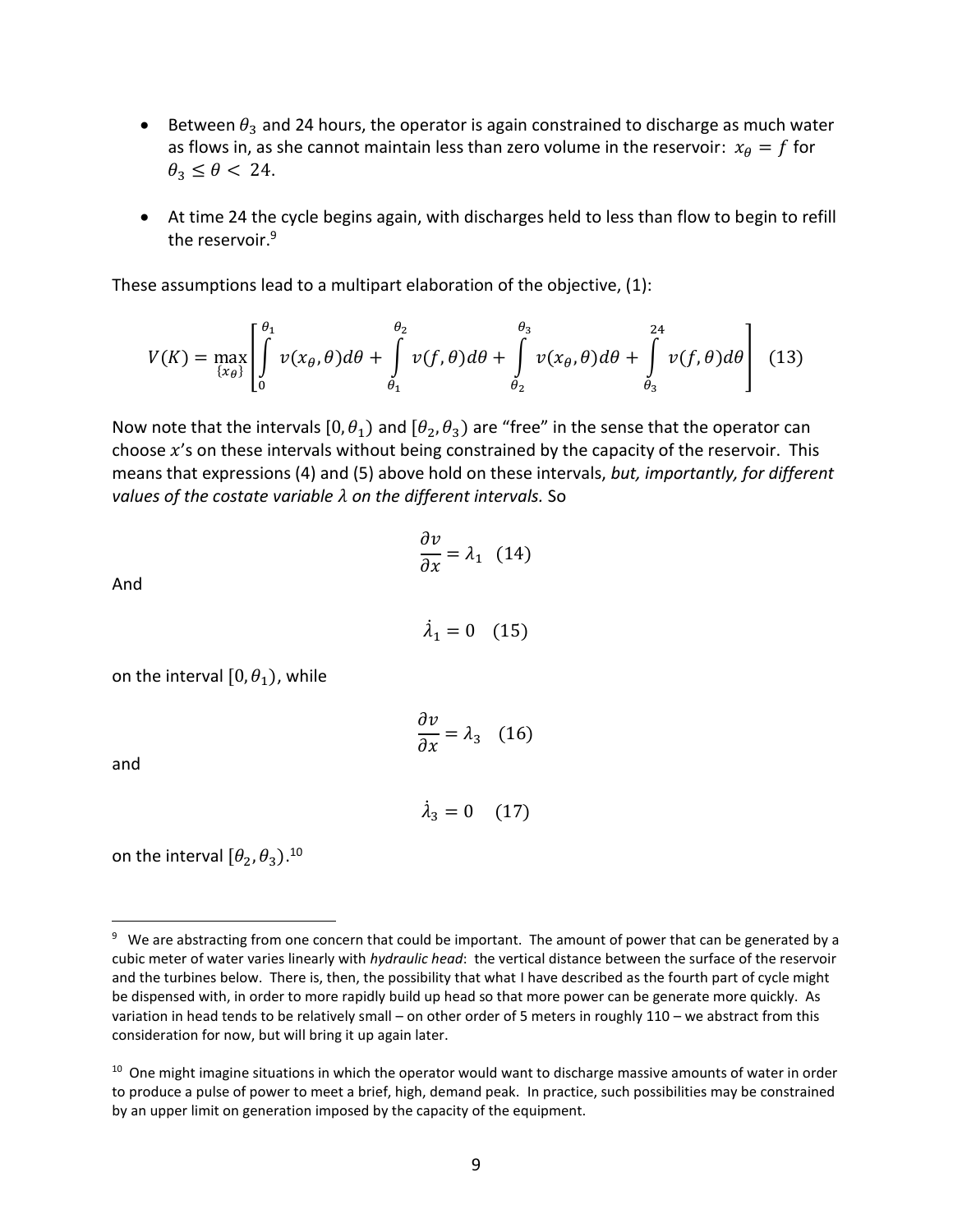Note that equations (14) – (17) describe a sort of "complementary slackness" condition; when the operator is free to choose the flow rate,  $x_{\theta}$ , the corresponding marginal value of capacity,  $\lambda_{\theta}$  remains constant. Heuristically, the operator should allocate flow so that there are no "arbitrage opportunities" to increase overall value on the time interval over which choice is unconstrained. Conversely, constraints on flow would arise when the marginal value of capacity is rising (or falling) and it is impossible to generate any more (or less) power, given the limits of reservoir capacity.

As in the case in which the reservoir capacity constraint did not bind, we find the marginal value of capacity by differentiating (13) with respect to  $K$ . Doing so,

$$
\frac{dV}{dK} = \int_{0}^{\theta_1} \frac{\partial v}{\partial x} \frac{dx}{dK} d\theta + \int_{\theta_2}^{\theta_3} \frac{\partial v}{\partial x} \frac{dx}{dK} d\theta + \left[ v(x_1, \theta_1) - v(f, \theta_1) \right] \frac{d\theta_1}{dK} + \left[ v(f, \theta_2) - v(x_2, \theta_2) \right] \frac{d\theta_2}{dK}
$$

$$
+ \left[ v(x_3, \theta_3) - v(f, \theta_3) \right] \frac{d\theta_3}{dK}
$$
(18)

Note that we are condensing notation, avoiding subscripting subscripts by writing  $x_i$  for  $x_{\theta_i}$ .

Consider the two integrals on the right-hand side of the equal sign in (18) first. The choice of  $x$ is only free when the reservoir is neither full nor empty. From  $(14) - (17)$ , optimization over intervals in which the choice of discharge is not constrained implies that the marginal value of discharges is constant over such intervals. So

$$
\int_{0}^{\theta_1} \frac{\partial v}{\partial x} \frac{dx}{dK} d\theta = \lambda_1 \int_{0}^{\theta_1} \frac{dx}{dK} d\theta = \lambda_1 \frac{d}{dK} \int_{0}^{\theta_1} x_{\theta} d\theta \quad (19)
$$

Time  $\theta_1$  is defined implicitly as the duration required to fill the reservoir, starting from time zero. So, by definition,

$$
\int_{0}^{\theta_1} (f - x_{\theta}) d\theta = K \quad (20)
$$

Differentiating (20) with respect to  $K$ , and rearranging

$$
(f - x_1) \frac{d\theta_1}{dK} - 1 = \int\limits_0^{\theta_1} \frac{dx}{dK} d\theta \quad (21)
$$

Using (21) in (19),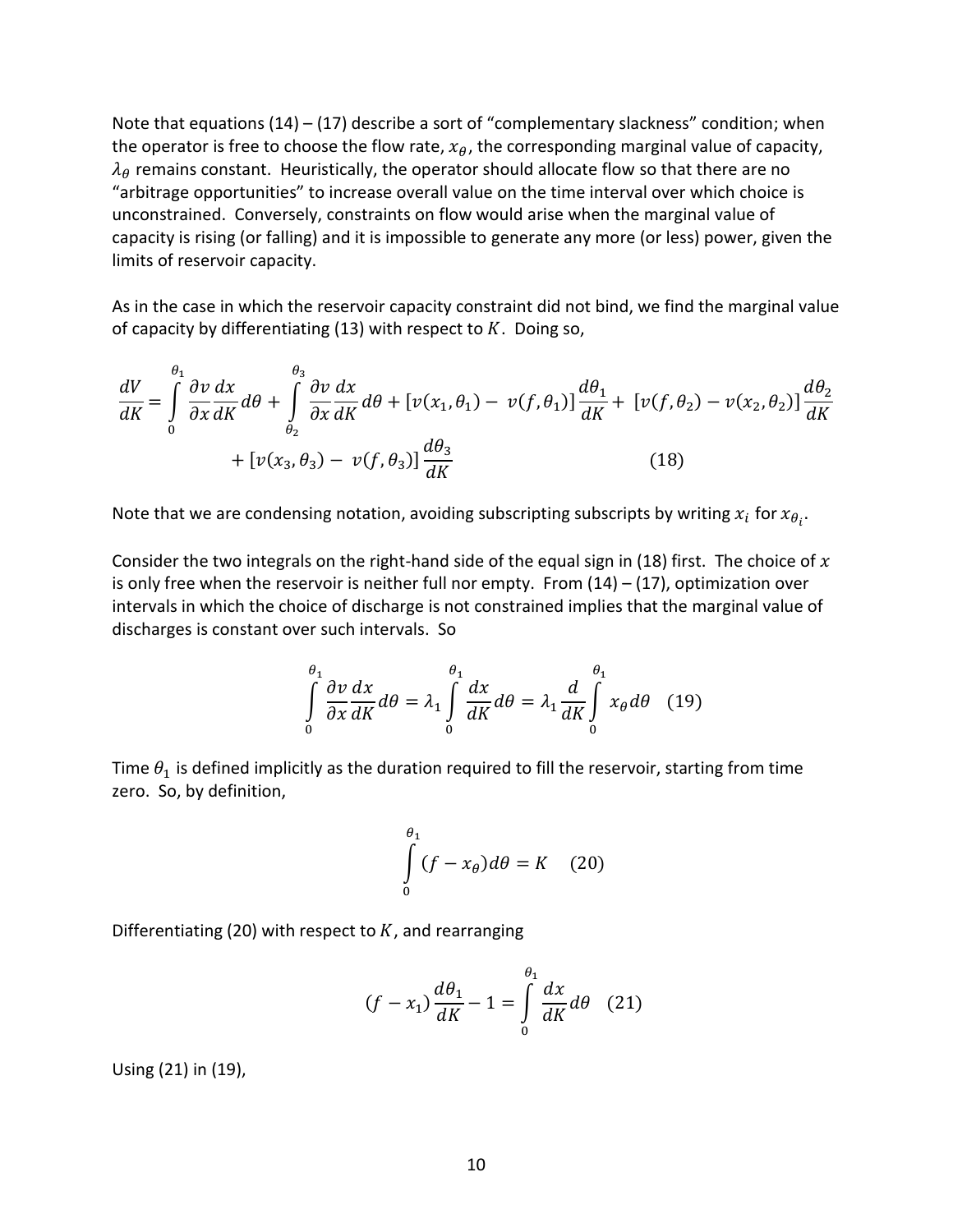$$
\int_{0}^{\theta_1} \frac{\partial v}{\partial x} \frac{dx}{dK} d\theta = \lambda_1 \left[ (f - x_1) \frac{d\theta_1}{dK} - 1 \right] \tag{22}
$$

A similar set of machinations, invoking the implicit definition of  $\theta_2$  and  $\theta_3$  by

$$
\int_{\theta_2}^{\theta_3} (x_\theta - f) d\theta = K \quad (23)
$$

gives

$$
\int_{\theta_2}^{\theta_3} \frac{\partial v}{\partial x} \frac{dx}{dK} d\theta = \lambda_3 \left[ 1 + (f - x_3) \frac{d\theta_3}{dK} - (f - x_2) \frac{d\theta_2}{dK} \right] \tag{24}
$$

Using (22) and (24) in (18)

$$
\frac{dV}{dK} = \lambda_3 - \lambda_1
$$
  
+
$$
[v(x_1, \theta_1) + \lambda_1 \cdot (f - x_1) - v(f, \theta_1)] \frac{d\theta_1}{dK}
$$
  
+
$$
[v(f, \theta_2) - v(x_2, \theta_2) - \lambda_3 \cdot (f - x_2)] \frac{d\theta_2}{dK}
$$
  
+
$$
[v(x_3, \theta_3) + \lambda_3 \cdot (f - x_3) - v(f, \theta_3)] \frac{d\theta_3}{dK}
$$
(25)

Expression (25) can be greatly condensed, as each of the quantities in square brackets must be zero. The reason for this conclusion can be found in texts on dynamic optimization (see, e. g., Kamien and Schwartz 1982), but the heuristic argument is straightforward. Each of the terms in square brackets compares the instantaneous value of discharging a cubic meter of water immediately before and immediately after the capacity constraint starts to bind. Consider, for example, the quantity in the first set of square brackets. Its first term,  $v(x_1, \theta_1)$ , is the instantaneous contribution to the operator's objective at time  $\theta_1$ . The second term,  $\lambda_1 \cdot$  $(f - x_1)$ , is the implicit value of the additional water stored in the reservoir at the last moment before it reaches full capacity. Balanced against the sum of these two terms is the third,  $v(f, \theta_1)$ , the value realized at time  $\theta_1$  when discharges are constrained to the flow rate,  $f$ , by having reached full capacity (note that we could also add  $\lambda_1 \cdot (f - f)$ , to make the difference we are considering symmetric, but of course, net additions must be zero when the reservoir is full). Since the operator has the ability to choose a strategy yielding a different "switch time,"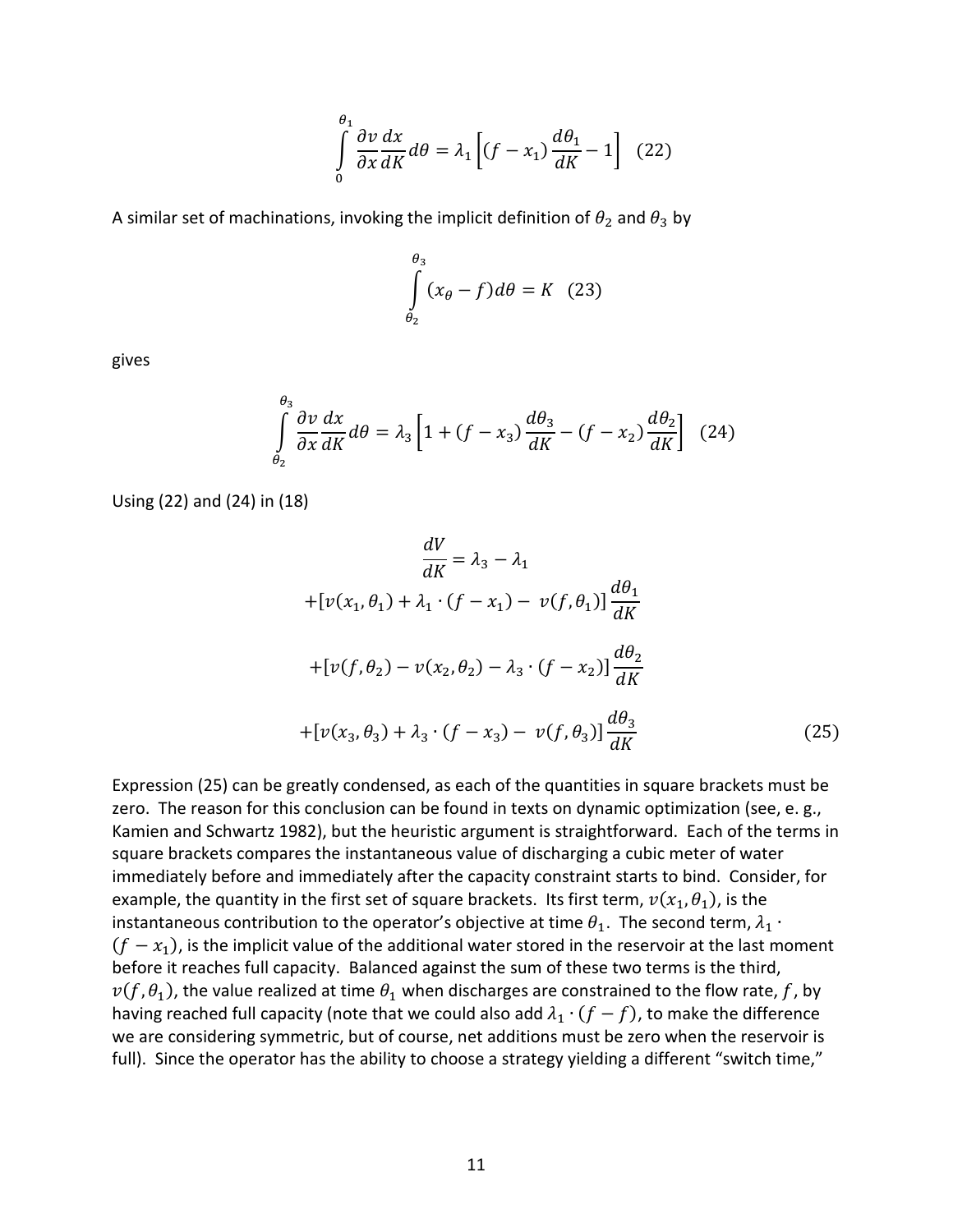$\theta_1$ , if she has chosen that switch time optimally, a small variation in it should not yield a higher overall value.<sup>11</sup>

Thus we have

$$
\frac{dV}{dK} = \lambda_3 - \lambda_1. \quad (26)
$$

While the mathematics underlying the derivation of (26) may have been tedious, the intuition underlying the result is straightforward. If reservoir capacity constrains the operator's choices, it is not because it forces her to produce *less* power over the course of a day than she would have liked to. Her ability to generate power is constrained, but the source of the constraint is the flow of the river, not the capacity of the reservoir. What the capacity of the reservoir constrains is the operator's choice of *when* she can produce the power the river's flow rate allows. A marginal cubic meter of storage means that the operator can produce the corresponding amount of additional power when its value is high  $(\lambda_3)$ , but by choosing to produce more power when it is most valuable, she necessarily forgoes the option of using that cubic meter of water to produce the same amount of power when its value is lower  $(\lambda_1).$ 

We might note finally that other constraints might come into play in the actual determination of optimal discharges. It may be, for example, that the plant would optimally be operated at full power to meet peak demand (see also footnote 3 above). For present purposes, however, we will simply note that expression (26) establishes our main point: the marginal value of capacity is the *difference* between consumers' willingness to pay for power between peak and off-peak periods.

### **IIIB. Annual optimization**

Expression (26) shows that the marginal value of capacity during the dry season is given by the difference between the marginal value of power during peak and off-peak periods. In deriving (26) we have assumed that reservoir capacity is fixed over periods as short as days or seasons. In deriving conditions to characterize the optimal allocation of reservoir capacity over the course of a day,  $V(K)$  has been defined as the value of the planner's (daily) objective function when she is constrained by reservoir capacity  $K$ .

Over longer periods – years – reservoir capacity varies as sediment accumulates and measures are taken to control that accumulation. Recognizing this, we now ask how those sediment control measures might be conducted so as to maximize the net present value of the plant. Using the results derived for daily management of the reservoir, consider next optimal

 $\overline{a}$ <sup>11</sup> Note also that the terms in square brackets in (25) also provide formulae that could be used in conjunction with (14) – (17), (18), and (20) to calculate the optimal allocation of discharges.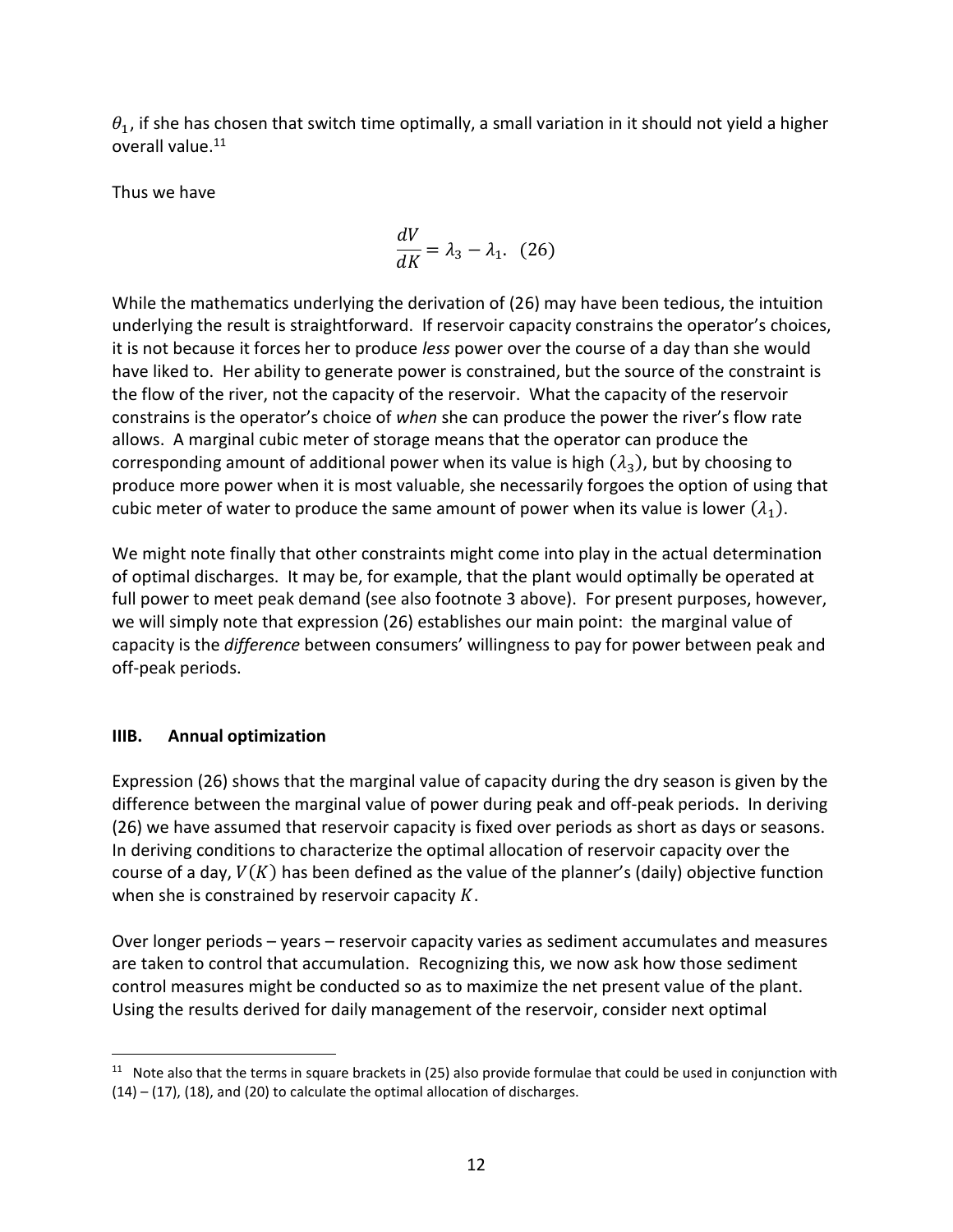management over longer time horizons. In the analysis above the volume of water,  $S$ , held in the reservoir was defined as the state variable, and we asked how discharges,  $x$ , should be scheduled so as to maximize value over the course of a day. Over a longer time horizon suppose that the capacity of the reservoir,  $K$ , is a state variable whose magnitude can be affected by controlling the deposition of sediment, which will now be denoted by  $\sigma$ . We will now subscript these variables with an index  $t$  to denote the passage of time in years:  $K_t$  and  $\sigma_t$ .

Define

$$
W(K_t) = D_t \cdot V(K_t) - c(\sigma_t) + (1 - \delta)W(K_t - \sigma_t), \quad (27)
$$

where  $W(K_t)$  is the net present value the operator's objective starting at time *t*,  $c(\sigma_t)$  is the cost of restricting sediment deposition at time *t* to be no greater than  $\sigma_t$ , and  $\delta$  is the discount rate. The other as-yet undefined variable,  $D_t$ , is the number of days in a year that river flow is low enough that capacity,  $K_t$ , constrains operations. More generally, one might suppose that flow in the river which, recall, we have assumed to be constant *within* a day varies *between* days over the course of a season. In the interest of brevity, however, suppose for now that  $D_t$ is fixed. So, expression (27) is just a standard intertemporal valuation formulation: the net present value of operations with capacity  $K_t$  at time t is the value of operation over the  $D_t$ days of the dry season, less the cost of sediment control, plus the next present value of future operations commencing one year in the future. The value of all plant operations would also include the value of power generated when reservoir capacity does not constrain operations, but as such values would, by construction, not depend on reservoir capacity, we ignore them here.

The operator decides how much sediment deposition to allow in year  $t$ ,  $\sigma_t$ . The optimal choice will be characterized by

$$
-c'(\sigma_t) - (1 - \delta)W'(K_t - \sigma_t) = 0; \quad (28)
$$

Differentiating both sides of (27) with respect to  $K_t$ ,

$$
W'(K_t) = D_t \cdot V'(K_t) + (1 - \delta)W'(K_t - \sigma_t) \quad (29)
$$

or

 $\overline{a}$ 

$$
\delta W'(K_t - \sigma_t) - [W'(K_t - \sigma_t) - W'(K_t)] = D_t \cdot V'(K_t) \quad (30)
$$

Finding a general solution to (30) is difficult. A couple of extreme cases are illustrative, though. First, suppose the right-hand side of (30) were zero. This would be the case if reservoir capacity did not yet constrain daily operations during the dry season.<sup>12</sup> Then

 $12$  Plants may be constructed with larger reservoirs than are initially required, on the assumption that the accumulation of sediment will reduce capacity over time.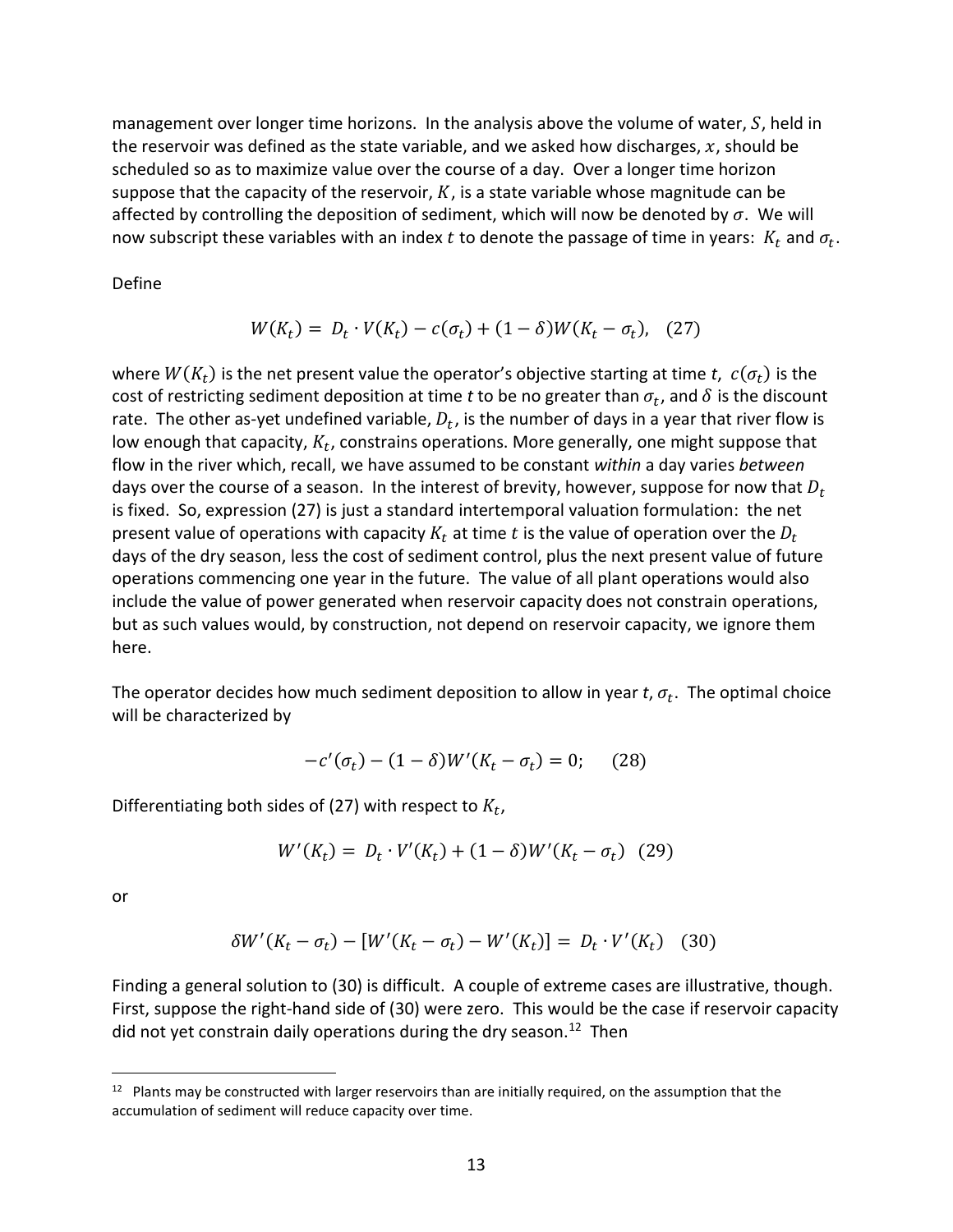$$
\delta = \frac{W'(K_t - \sigma_t) - W'(K_t)}{W'(K_t - \sigma_t)}; \quad (31)
$$

The proportionate rate of change in net present value should grow at the discount rate. Though accumulation of sediment might not yet constrain dry-season operations, it hastens the date at which such a constraint will bind, and hence, imposes a cost.

Expression (31) might hold for a recently built facility that had not yet experienced much sediment deposition. At the other extreme, if it were possible to operate a facility in a steady state in which the value is maintained over time and the net rate of sediment deposition were zero, we would have

$$
\delta W'(\overline{K}) = D_t \cdot V'(\overline{K}), \quad (32)
$$

Or, substituting from (28)

 $\overline{a}$ 

$$
-c'(0) = \frac{1-\delta}{\delta}D_t \cdot V'(\overline{K}) \quad (33)
$$

The bar over  $K$  designates a steady-date value, and by making the argument of the marginal cost function zero we are supposing that net sediment deposition is zero.

Finally, using the short-term results derived earlier,

$$
-c'(0) = \frac{1-\delta}{\delta}D_t \cdot (\lambda_3 - \lambda_1) \quad (34)
$$

The expression on the left-hand side of (34) is the *current*, *single-period* marginal cost of controlling the marginal cubic meter of sediment deposition when reservoir volume is held constant and no net accumulation occurs. The expression on the right-hand side of (34) is the net present value over all future periods of an extra cubic meter of reservoir storage space.<sup>13</sup> As noted in the introduction, the problem of allocating peaking capacity on a daily cycle differs in some important ways from that of allocating fixed reservoir capacity on a seasonal basis. However, the result that *current* marginal costs should be balanced against the net present value of all future marginal benefits is common to the literature on reservoir capacity management more generally (see, e. g., Kawashima 2007).

<sup>&</sup>lt;sup>13</sup> Slightly more formally, noting the factor  $1-\delta$ , the expression on the right-hand side of (29) is the net present value *starting one period in the future* of the marginal cubic meter of reservoir capacity. This is an artefact of the specification of discounting in this model.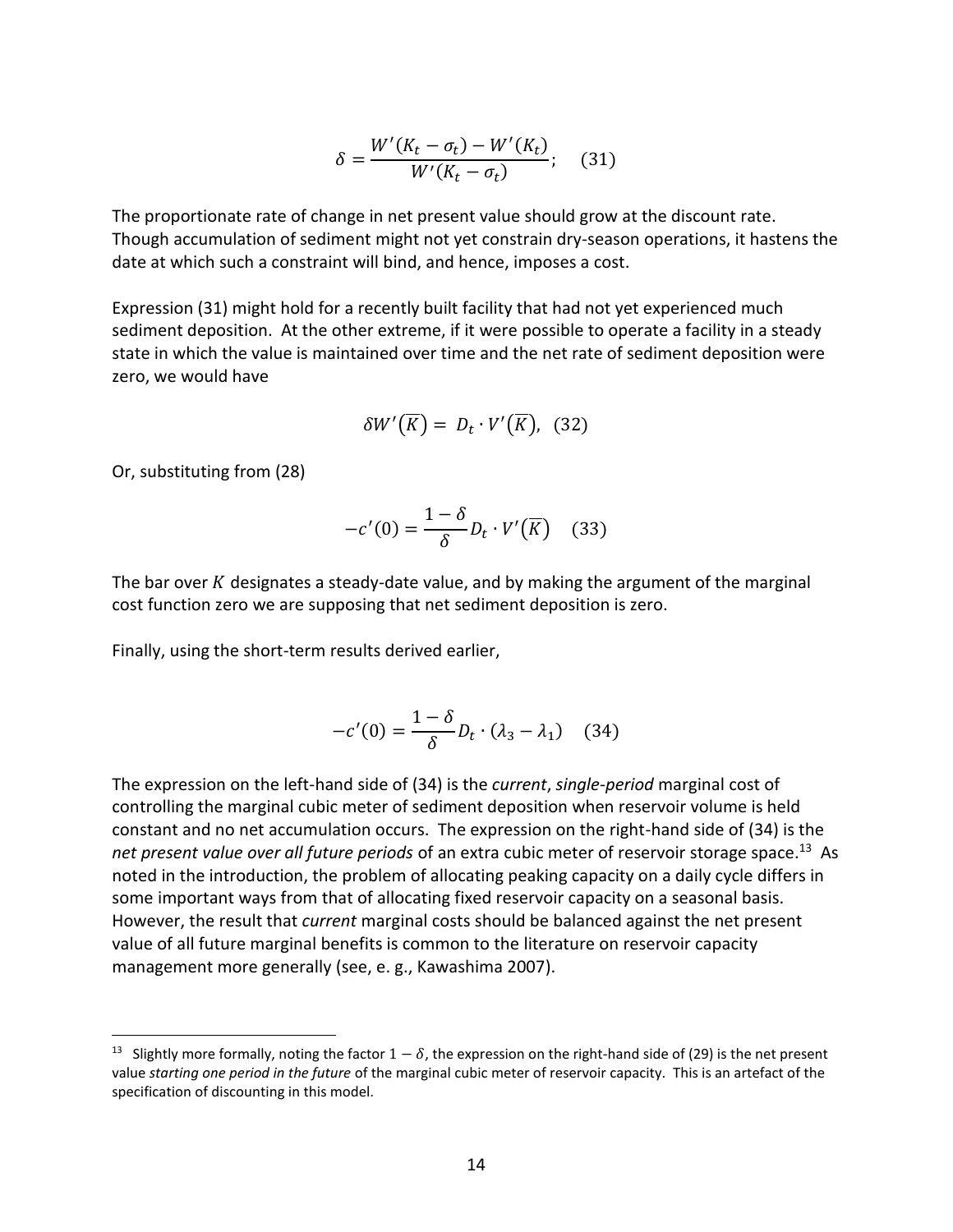### **IV. Calibrating results**

Expression (34) relates the marginal benefit of sediment reduction, on the right-hand side, to the marginal cost, on the left. To see how this balance might be struck in practice, consider again the example of the Kali Gandaki "A" Hydroelectric plant in Nepal.

The three turbines at the Kali Gandaki Plant are intended to operate at a maximum water flow of 141 cubic meters per second ( $m^3 \cdot s^{-1}$ ). Water flow in the Kali Gandaki can vary from as little as 55 m<sup>3</sup> · s<sup>-1</sup> in the dry season of winter and early spring to more than 1,000 m<sup>3</sup> · s<sup>-1</sup> during and after the annual Monsoon, when flows are also enhanced by snow and glacial melting at higher elevations. In the dry season, then, water flow in the river is insufficient to support peak power generation.

The right-hand side of equation (34) depends on the discount rate, the number of days that capacity constrains operations, and the difference in values between peak and off-peak power consumption. Let us suppose the discount rate is 8%, so  $(1 - \delta)/\delta = 11.5$ . From the annual water flow statistics, flow is insufficient to allow full power generation for about six months of the year, so suppose that  $D_t$ , the number of days for which the capacity constraint binds, is 180.

It has often been difficult to assign a reasonable value to the marginal willingness to pay for power in Nepal, a country in which supply has often been insufficient to meet the demand at the prices the Nepal Electricity Authority charges in peak periods. Recently, however, an increase in power imports and purchases from independent producers has greatly increased supply (NEA 2018). Moreover, construction of a new hydroelectric facility with more than three times the Kali Gandaki "A" Plant's capacity, the Upper Tamakoshi Plant, will expand the country's domestic production capability by about two-thirds.

It seems reasonable to suppose, then, that the gap between consumers' willingness to pay for peak and off-peak power values will narrow, as more sources become available to supply peak power. For the purposes of illustration, suppose that the official tariffs, which historically have not measured willingness to pay (hereinafter MWP) for peak power generation, will measure MWP going forward. Suppose, then, that the value of off-peak power – the price earlier designated as  $\lambda_1$  – is NR 6 per kWh, and peak power –  $\lambda_3$  – is NR 12 per kWh.

Finally, we must translate from the value of the additional power that can be produced at the peak to the value of the marginal cubic meter of reservoir storage that will enable its production. Each generating turbine at the Kali Gandaki plant has a rated capacity of 48 MW at a flow rate of 47 m<sup>3</sup> · s<sup>-1</sup>. An additional cubic meter of water storage could, then, run a turbine for 1/47<sup>th</sup> of a second. Since the turbine could produce 48 MWh of electricity in an hour, which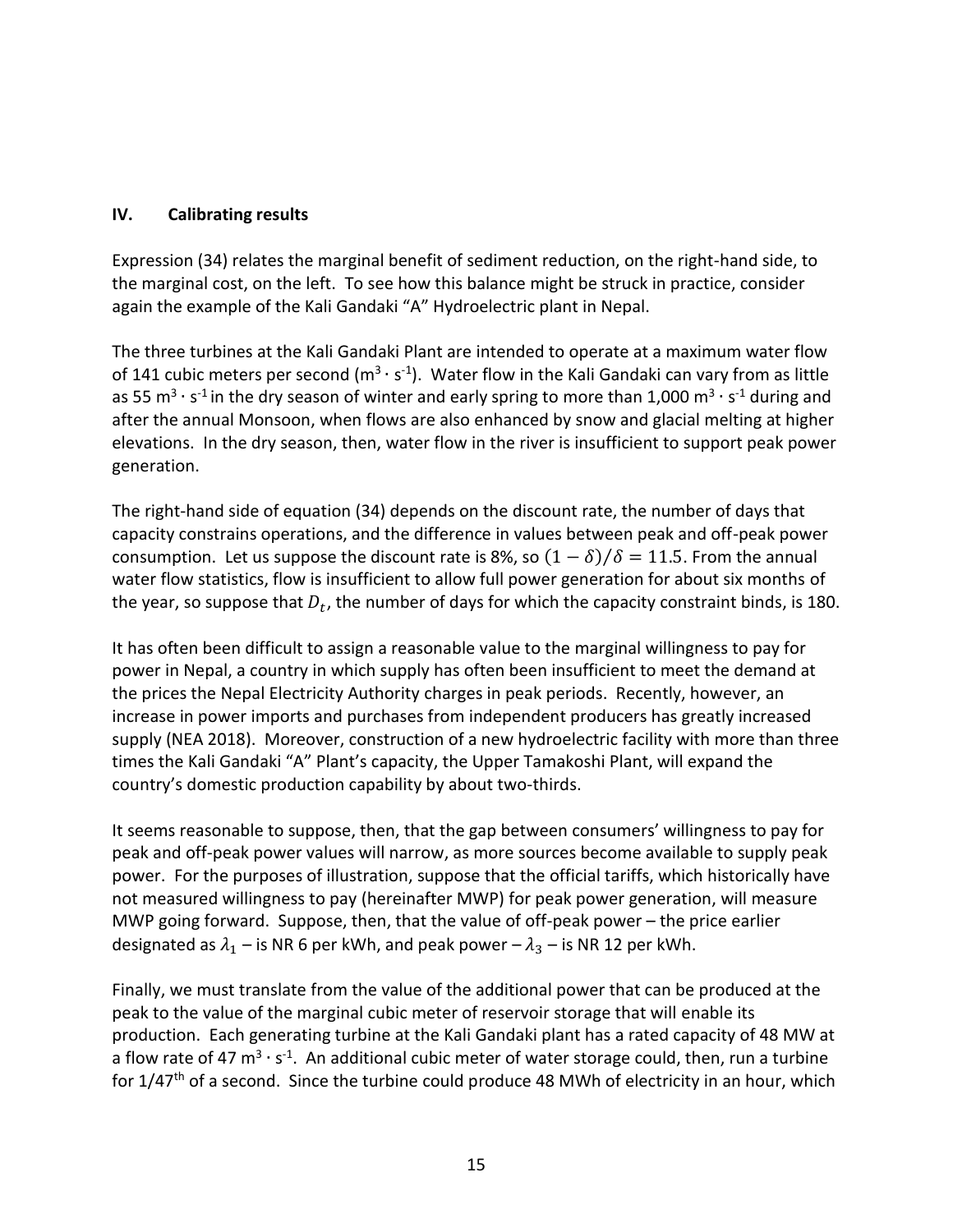is 3600 seconds, the marginal cubic meter of capacity would enable generation of 48 MWh/(60  $\cdot$  60 $\cdot$  47) = 0.284 kWh of additional peak-load power.

So, filling in these values for the variables on the right-hand side of (34), we have

$$
11.5 \cdot 180 \cdot (12 - 6) \cdot 0.284 = 3{,}525 \quad (35)
$$

This figure of about Nepali Rupees 3,500 per cubic meter of sediment deposited is the steadystate value of marginal cubic meter of sediment occupying live storage capacity in the Kali Gandaki "A" Plant's reservoir

The reservoir at the plant was designed with a storage capacity of some 7.7 million  $m^3$ , although nearly all of the 4 million  $m<sup>3</sup>$  of dead storage was filled almost immediately with sediment (Morris 2014). The plant receives a tremendous volume of silt, sand, and larger particles from glacial runoff, the stream bed, land erosion, and other sources such as landslides. It is estimated that the annual flow of sediment, about 43 million tonnes per year, could completely fill the reservoir in a single rainy season (sediment transport varies nonlinearly with water flow, and is negligible when flows are low). Less than one-tenth of one percent of this flow is trapped in the reservoir, however (IHA 2014). The remainder passes on. The great majority of it is simply transported around the hydroelectric generating equipment during the months when water flow is high and most water is diverted around the intakes. About 15 percent of the sediment enters the intakes, where most is trapped in settling basins, and the remainder – around four percent of the annual load – passes through the generating turbines, where it can do considerable damage, reducing operating efficiency, raising the prospect of unanticipated outages, and necessitating costly repairs.

A variety of practices may be adopted to prevent sediment from settling in the reservoir or dislodging that which has accumulated. Sediment-laden water may be sluiced or flushed. Sluicing is simply diverting it around the hydroelectric intakes, as described above. Flushing is periodically opening all gates and emptying the reservoir, a measure that might, if undertaken for long enough, scour the basin down to the approximate contours of the river's original channel. Some such operations might be costless. When water flow is extremely high it is dangerous to operate the generating equipment due to the high concentration of sediment.<sup>14</sup> Suspending generation could, then, have the beneficial side-effect of also scouring and removing more sediment.

Experts have also suggested that the plant be maintained at a lower level when flows are high and, hence, sediment-laden (Morris 2014). The maximum operating height of the Kali Gandaki reservoir is 524 meters above mean sea level; the minimum, 518. The lower is the level, other

 $\overline{a}$ <sup>14</sup> Not only the amount of sediment, but also the composition of materials mobilized, differ with higher flow rates. Greater flows can mobilize heavier sediment, and larger sand, as opposed to finer silt, particles cause more damage.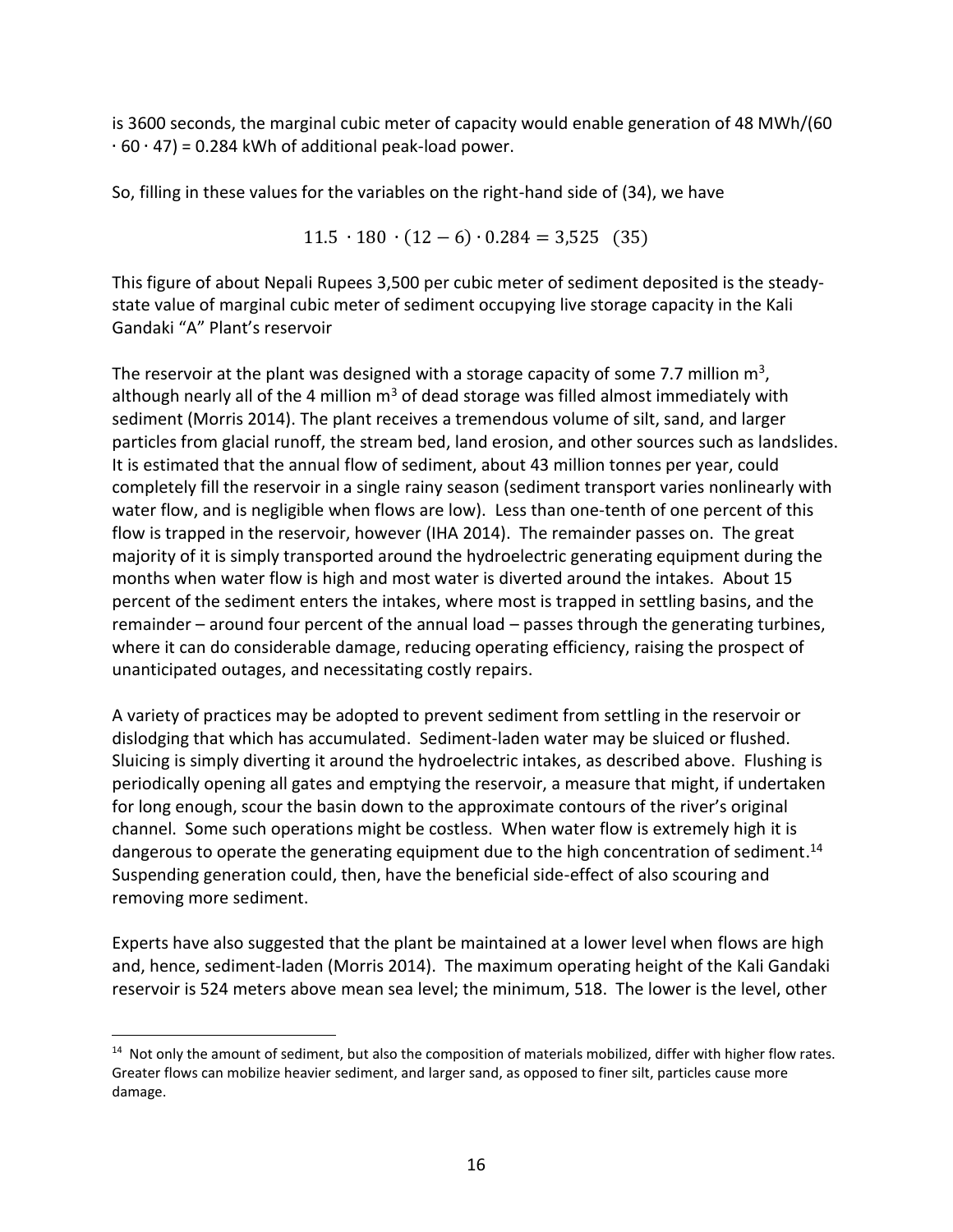things being equal, the shorter the residence time of water in the reservoir and, consequently, the less time for sediment to settle.

There is, however, a cost to maintaining a lower operating height. The amount of power a hydroelectric plant produces from a cubic meter of water depends linearly on the height from which it falls – what is referred to as its "hydraulic head". The design head for the Kali Gandaki plant is about 110 meters, meaning that every meter by which the reservoir height is lowered reduces power generation by a little less than one percent. If we suppose that *an element* – it need not be entirely sufficient in and of itself– of the strategy to control sediment accumulation in the reservoir were to maintain a lower operating level, we can estimate the marginal cost of doing so.

The opportunity cost of forgone generation would be higher during peak than off-peak demand periods, so let us suppose that reductions in operating height could be timed to occur in offpeak hours.<sup>15</sup> The rated capacity of the Kali Gandaki plant is 144 MW, so it could generate 144 MWh of electricity in 60 minutes. If the reservoir height were lowered by one meter from an initial level of 110 meters, the resultant loss in power generation would be 144 MWh/110 = 1,310 kWh. At an off-peak price of NR 6 per kWh, this works out to NR 7,860 per hour of offpeak operation.

Suggested operating procedures for the Kali Gandaki Plant call for sluicing operations when flow exceeds twice that required to achieve full power generation – a little less than 300  $\text{m}^3 \cdot \text{s}^{-1}$ (IHA 2014). Average flow exceeds this threshold for about four months of the year, from June through October: about 120 days. The cost of operating at a lower level for 16 hours per day during 120 days per year would then be NR 7,860  $\cdot$  16  $\cdot$  120 = NR 15.09 million.

This is the seasonal cost, in terms of the value of power generation forgone, from lowering the height of the reservoir by one meter during off-peak hours during the rainy season. We have not found information on how effective this would be; that is, would lowering reservoir height by a meter during periods of high flow result in enough reduction in sediment accumulation to justify the cost of lost power generation? In the absence of this information, what can be done instead is to calculate

<sup>&</sup>lt;sup>15</sup> Sediment transport and deposition is only a significant issue during the Monsoon season and few months after. Far more sediment is suspended when flow is high than when the river is reduced to a relative trickle. Average daily flow often reaches 1,000 m<sup>3</sup> ⋅ s<sup>-1</sup> during the summer months. Only 141 m<sup>3</sup> ⋅ s<sup>-1</sup> need be used to achieve full power generation. The surface area of the reservoir is about 65 hectares – 650,000 m<sup>2</sup>. With water arriving at the rate of, say 850 m<sup>3</sup> ⋅ s<sup>-1</sup>, the height of the reservoir could be raised at a rate of 850 m<sup>3</sup> ⋅ s<sup>-1</sup> ⋅ 3,600 s per hour/650,000  $m^2$  = 4.7 meters per hour. In short, the height of the reservoir could be varied reasonably quickly between peak and off-peak periods when flow is high, so it should be feasible to lower the level when power is less valuable and raise it again power is more valuable.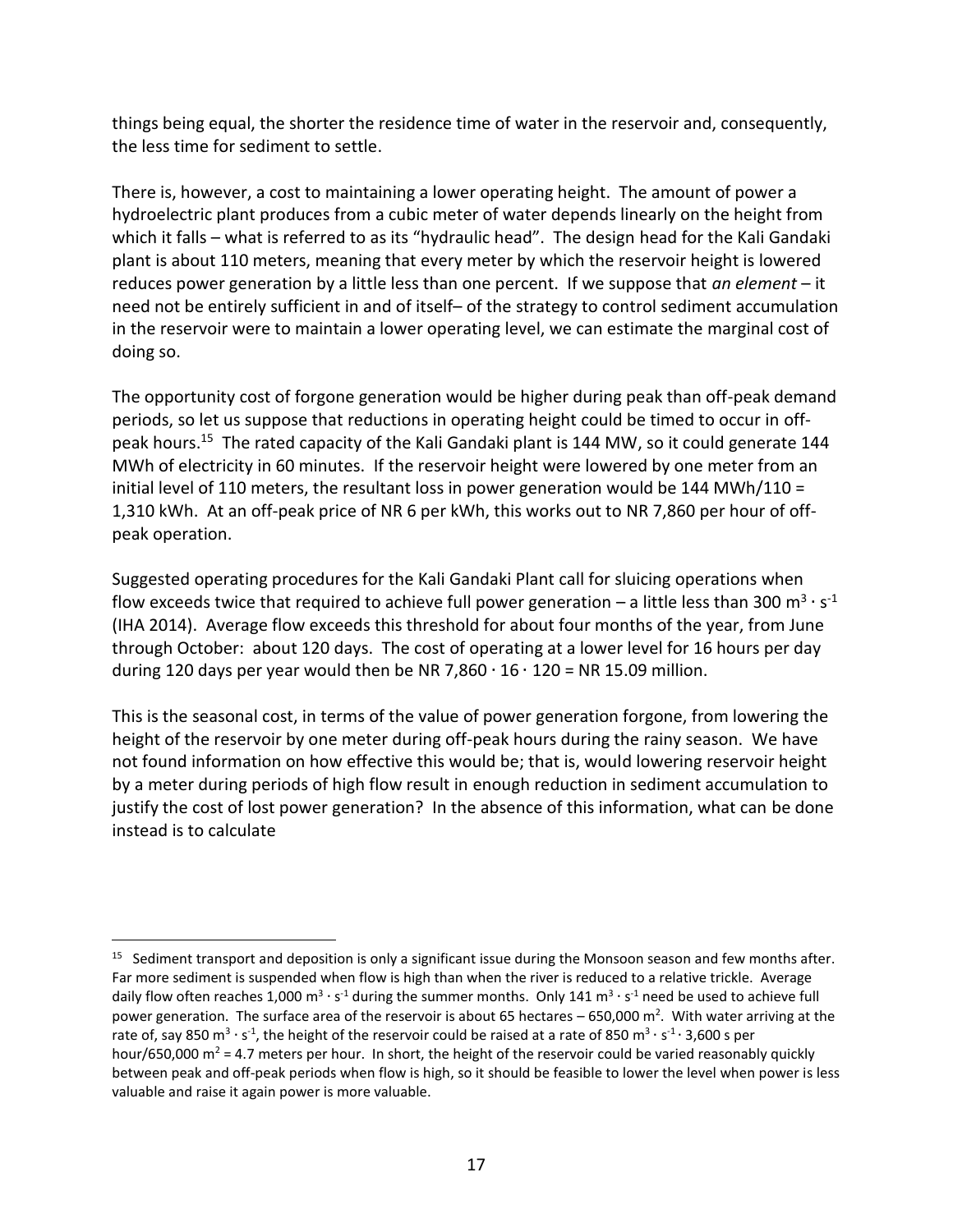$$
\frac{NR \ 15,090,000 \cdot m^{-1}}{NR \ 3,527 \cdot m^{-3}} = 4,280 \ m^{3} \cdot m^{-1};^{16} \quad (36)
$$

that is, if maintaining the reservoir at a lower height were part of a cost-effective strategy for managing reservoir capacity to maximize the value of service in a steady state, a one-meter reduction in reservoir height would need to result in maintenance of incremental volume sufficient to store about 4,280 cubic meters of water. It has been estimated that about 43 millions tonnes of sediment flows down the Kali Gandaki River every year, and of this, less than 0.1%, or 43,000 tonnes, which would displace about 30,000 cubic meters of water, is retained. The figure of 4,280 cubic meters of water, which would translate into about 6,000 tonnes of sediment, is considerably lower than the presumed current rate of deposition. Conversations with experts suggest that capacity loss in the reservoir has, in fact, recently been reversed by more scrupulous adherence to recommendations to reduce the level of water in the reservoir during the rainy season.

At the time the Kali Gandaki "A" Plant began operations in 2002 live storage capacity was estimated to be about 3.7 million cubic meters. If, over 15 years, that volume was reduced to the point that absence of storage capacity began to constrain operations – to less than 3 million cubic meters – the annual rate of loss would have to have been on the order of 50,000 m<sup>3</sup> · y<sup>-1</sup>. The fact that experts to credit better operating practices with preserving capacity suggests that maintaining a lower reservoir height during high-flow periods is, in fact, a cost-effective strategy, and perhaps even that more aggressive implementation of that strategy, and/or adoption of other measures for sediment control and removal would be justified.

### **V. Discussion and conclusion**

 $\overline{a}$ 

The above results suggest that policies now in effect for management at the Kali Gandaki "A" Plant are justified. What constitutes an optimal policy may vary considerably with underlying variable and parameter values, however. The marginal cost of sediment reduction prescribed in equation (34) varies in the duration of the period during which river flow is low. The discount rate calculation  $(1 - \delta)/\delta$  would take on a value of 19 at a discount rate of 5%, but decline to 7 for a discount rate of 12.5%. Another source of considerable uncertainty might be the duration of the season during which the reservoir capacity constraint binds. Water flow is typically low from roughly November through May, but it would be difficult to say exactly when the constraint binds. Moreover, the shadow price of the constraint (the difference between the  $\lambda$ 's) would vary with both the capacity of the reservoir and the flow in the river.

<sup>&</sup>lt;sup>16</sup> The units here, of course, could simply be expressed as "meters squared," but it is useful to underscore that we are asking how much *volume* could be preserved by sacrificing a unit of *height*.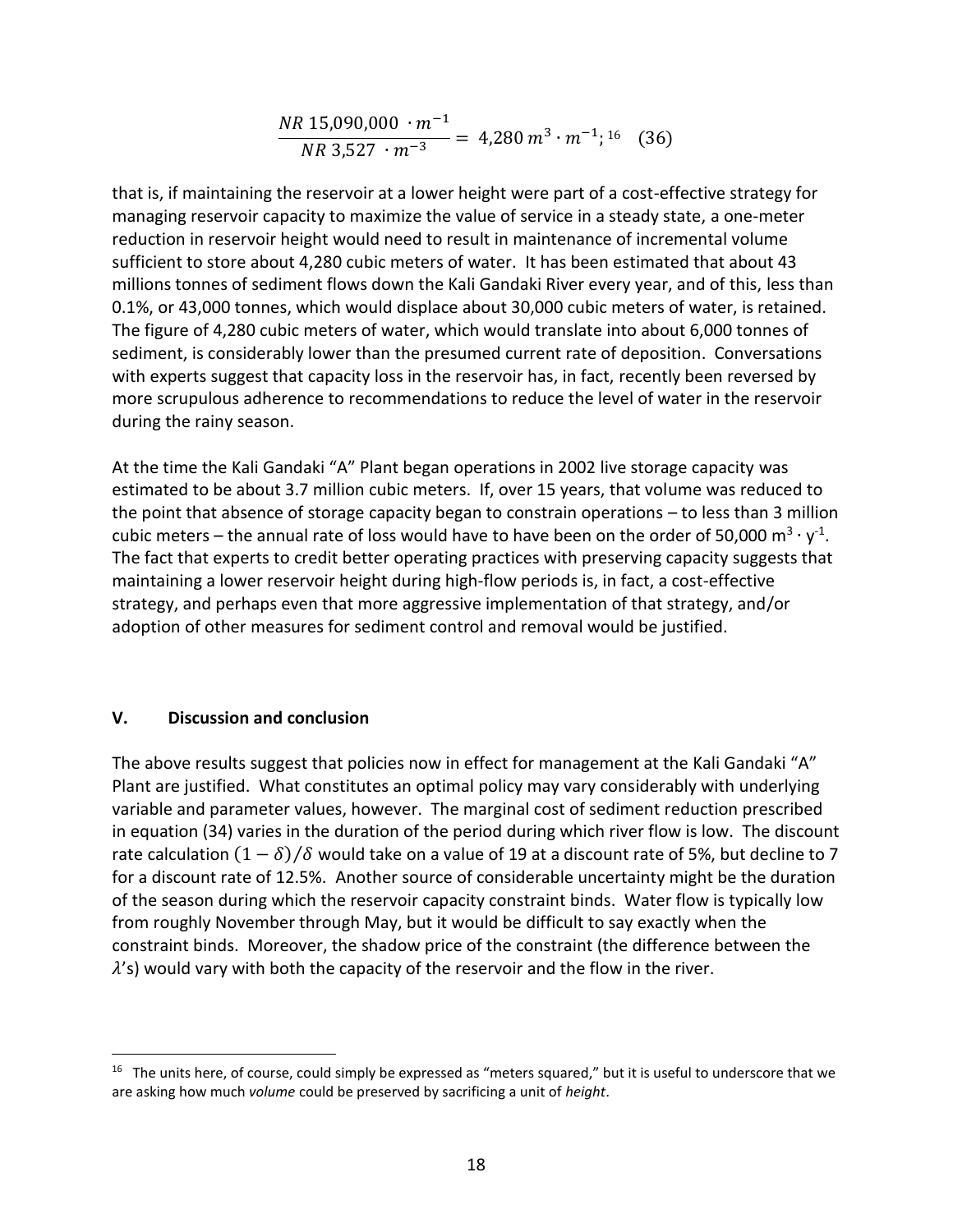The most critical consideration may be the difference between peak and off-peak marginal willingness to pay for power,  $\lambda_3 - \lambda_1$ . It is, perhaps, a heroic assumption to suppose that Nepal's power problems have been resolved to the extent there is only a six Rupee difference between marginal willingness to pay between peak and off-peak periods. Only a few years ago some commentators estimated a peak MWP of 40 Rupees or more (Shrestha and Shrestha 2016).

It is worth underscoring, though, that it is the *difference* between peak and off-peak MWP, not the absolute magnitude of the former, that determines the value of maintaining reservoir capacity. It is the flow of the river, not necessarily the capacity of the reservoir, that determines how much power can be generated. Capacity only affects *when* power is generated. If it didn't matter when power were generated – if it were equally valuable at any time – reservoir capacity would have little value.

A related issue is what determines MWP for power. If the Kali Gandaki Plant were Nepal's main source of power generation any increase (or decrease) in the amount of power it provided at a particular time would induce a corresponding decrease (or increase) in consumers' MWP at that time. Recently, however, the Nepal Electricity Authority has relied on power purchased from India or independent domestic providers to meet the nation's demand (NEA 2018). These foreign and independent providers are effectively setting the peak MWP: what consumers are willing to pay is what they will have to pay to the sources that provide it. In the future, and as facilities like Nepal's large new Tamakoshi Plant come online, the peak-load pricing principles of public utility regulation may be invoked. The implication of these observations is that a facility like the Kali Gandaki "A" Plant may in the future be treated even more as a peaking facility than it now is.<sup>17</sup> This may both ease the task of valuing reservoir capacity and obviate some of the finer points of analysis in Section IIIA. When the operator's choices do not affect willingness to pay for power provided from the plant, the operating procedure generally involves what is known in dynamic optimization as a "bang-bang" solution (see also footnote 6): operate at full capacity during the peak period, and reduce discharges to the minimum so as to recharge the reservoir as quickly as possible when demand is lowest.

This last observation begs the question of if, perhaps, the analysis presented in this paper is "too clever by half". It would be a daunting task to prescribe detailed operating rules even if extensive and reliable data were available; they are not, so practical advice needs to be more limited. Moreover, an outside researcher would be displaying great hubris if he were to claim to have learned more from a brief study than professionals who have been intimately engaged in practical operations for years already know.

The conclusions that arise from this inquiry are not so much that anything should be done differently, then, than an affirmation that what is being done seems to make sense. Reservoir

<sup>&</sup>lt;sup>17</sup> In fact, the Nepal Electricity Authority's most recent *Annual Report* underscores that the availability of power from other sources had led to more peak power generation dedication at Kali Gandaki (NEA 2018).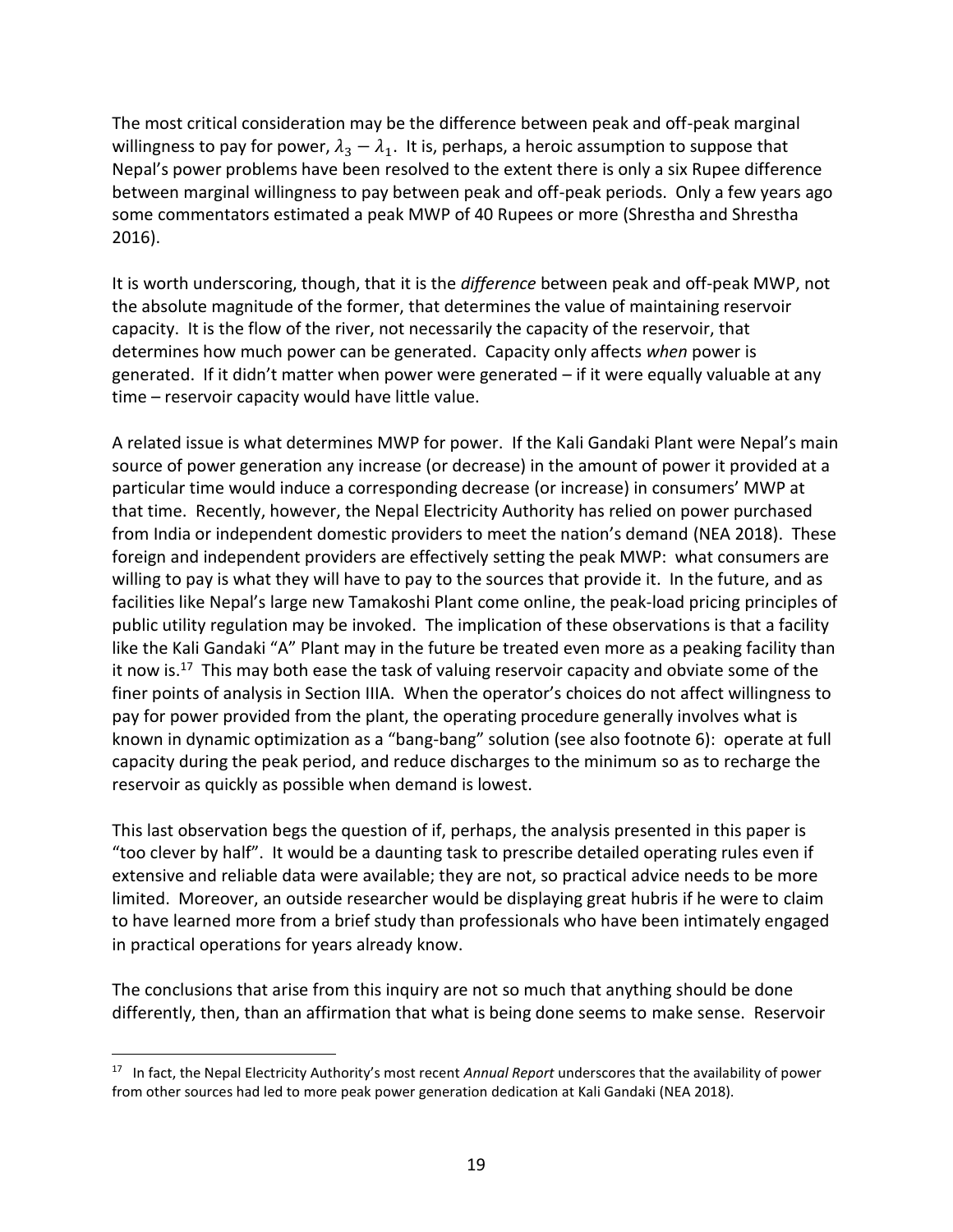capacity at the Kali Gandaki Plant declined over its first decade and a half of operation. This may well have been because the plant was constructed with excess capacity, in anticipation that some filling would occur. On observing that this has occurred, however, efforts have been made to assure that sediment deposition is controlled by, among other things, sacrificing some power production by reducing the height of the reservoir in high-flow periods.

We can derive some approximate figures for the opportunity cost of maintaining the lower reservoir level, and, subject to the proviso that the estimates both of these costs and the benefits of maintaining capacity are subject to considerable imprecision, the costs seem to suggest that, if anything, still more aggressive control measures might be adopted. Thesemight include occasional reservoir flushing and reduction of erosion in the catchment due to road building and other causes.<sup>18</sup>

Finally, inasmuch as the value of reservoir capacity is determined by the difference between MWP for peak and off-peak power, continued improvement in the supply system might eventually reduce the importance of having reservoir capacity to generate extra peak power. By the same token, however, uncertainties concerning the degree to which expansions in system supply will continue to keep pace with growing demand, it will likely to be prudent to continue to maintain reservoir capacity in case peak demands again spike.

 $18$  There is little that could realistically be done to dramatically reduce sediment delivery. The headwaters of the Kali Gandaki lie high in the Himalayas, and between glaciers and active seismology, a tremendous volume of material will be transported regardless of land use closer to the reservoir. Local disturbances may, however, contribute larger particles – stones, rather than silt – and so measures like road-building restrictions might be relatively effective on the margin.